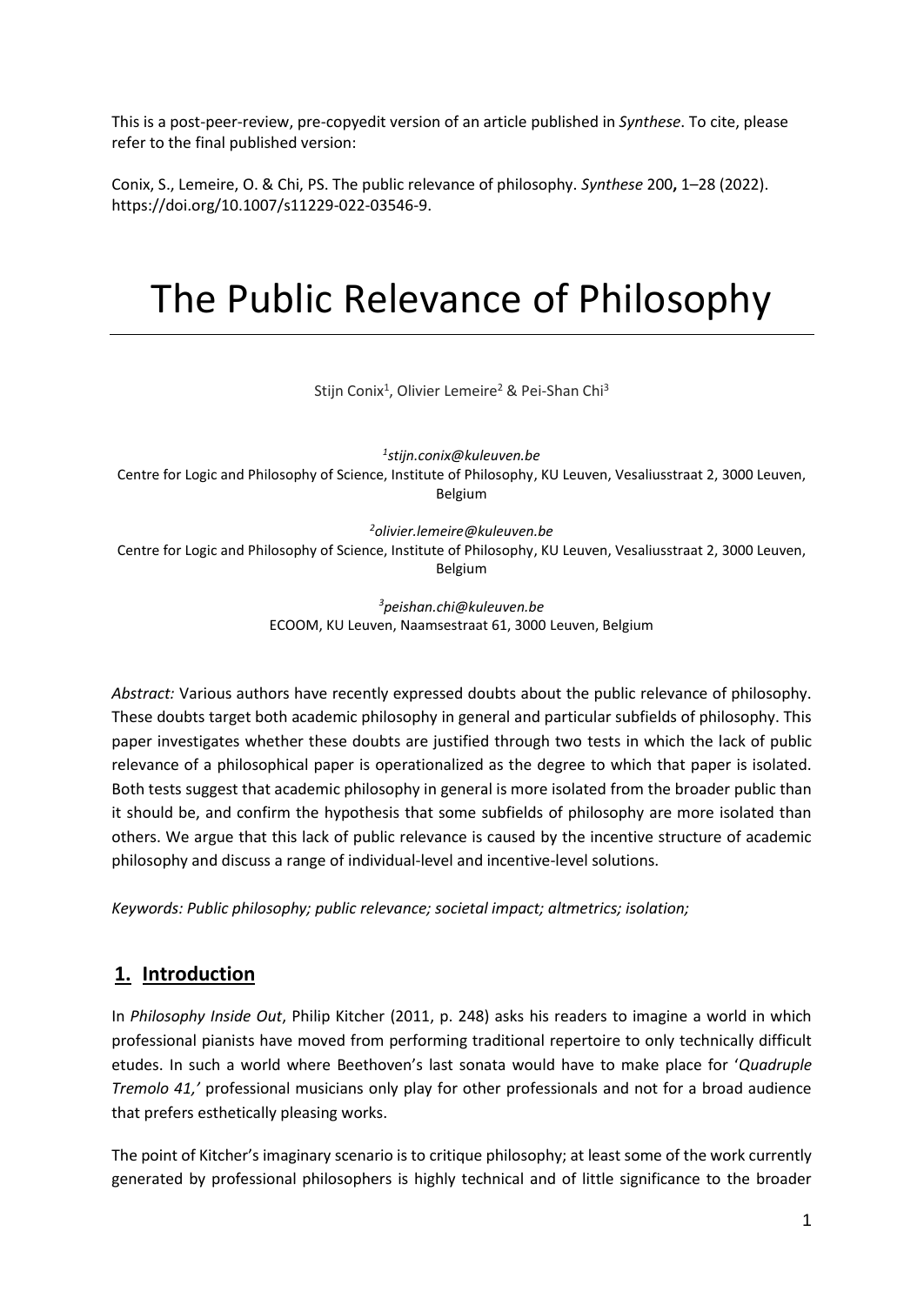public that could benefit from philosophical thinking. Many other philosophers have made similar points. Comparing contemporary philosophy to thinking about obscure variants of chess – called Chmess – Dennett (2006, p. 36) writes that 'many projects in contemporary philosophy are artifactual puzzles of no abiding significance.'

Of course, not all philosophical research is just a matter of solving artifactual puzzles. The authors mentioned above, however, worry that too much of current academic philosophy is simply irrelevant to people who are not professional philosophers. In this paper, we address this worry and present empirical evidence that leads us to conclude that current academic philosophy is indeed less publicly relevant than it should be. Starting from this conclusion, we discuss various individual-level and incentive-level solutions that have been raised in the literature to increase the level of publicly relevant academic philosophy.

To be clear from the start, however, we readily recognize that even philosophical research that is only relevant to other professional philosophers can be interesting, valuable, and of high quality. However, philosophical research is typically state funded and state funds are scarce. There are innumerable other valuable ends, both in academic research and more generally, that could be financially supported. Hence some criteria are needed to select from all the interesting (philosophical) research topics, those that should be pursued with public funding. We believe it is evident that all philosophical research that is publicly funded, should also be relevant – *in some way, at some time* – to the public that is funding it. Even for the blue-sky fundamental research that will always be needed in any discipline, the justification for using public funds on such research must lie in the possible relevance down the line, and we should not be too quick in assuming that this will be the case. Especially in philosophy, it is hard to find many examples of research results that were not yet publicly relevant at the time but became highly relevant at a later stage.

In talking about public relevance, we explicitly want to resist two opposing tendencies. On the one hand, some believe the only possible value of academic research lies in its practical applications or in the economic return on investment. Especially in a North American context, academics will be keenly aware of political proposals that rely on this narrow instrumentalist view to defund research in the humanities. Surely, however, philosophical research can be *relevant* to the public in ways that are not of such immediate practical nature. For example, we believe a paper like this one, which discusses the optimal use of state funds and suggests ways of improving the current distribution, is publicly relevant as well.

On the other hand, however, some believe all philosophical research is intrinsically valuable and that no further questions should be asked about the use of public funds to support this research. Sassower (2018, p. 66), for example, writes that:

"Given the neoliberal pressures of the economy and the political climate that accompanies these pressures, the academy could be seen, just like monasteries of yesteryear, as a refuge. [...] The luxury of pursuing one's heart's desire, remaining curious and imaginative, and following a seemingly esoteric research program for the love of it should be publicly supported and maintained within the academy."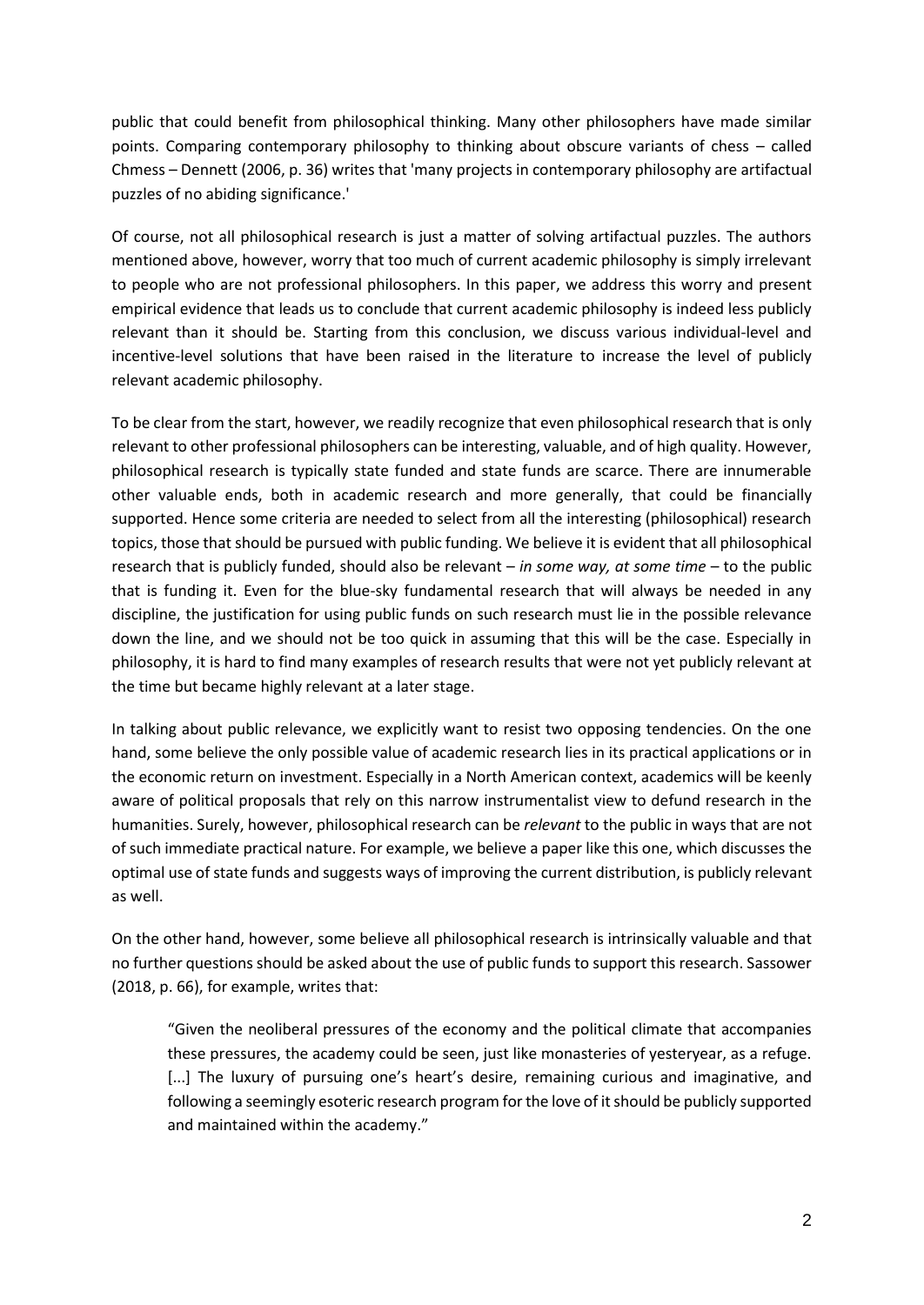We disagree. Philosophical research might indeed be intrinsically valuable to a philosopher, just like plane spotting might be intrinsically valuable to a plane spotter. Yet no one believes public funds should be used to support someone's plane spotting hobby. Philosophical research is different from plane spotting because it *can* be publicly relevant and deserving of public funding. The question is, however, to what extent this is the case for current academic research in philosophy.

In the next section, we start this paper off by defining publicly relevant research projects as those projects that would receive funding given an *ideal democratic deliberation*, in the sense of Kitcher (2001). We then use the notion of *isolation* to operationalize this ideal. Building on this operationalization, we empirically test (1) the public relevance of philosophy in general and (2) the difference in public relevance between three subfields of philosophy. We do this because some of the authors that criticize philosophy's lack of public relevance also claim that some areas of philosophy are less publicly relevant than other areas. More precisely, Kitcher (2011) claims that two kinds of philosophy are often *more* publicly relevant: philosophy that engages with other fields of science – call it *Philosophy of Science* (PoS) – and philosophy involved with identifying and understanding what we value – call it *Value Theory* (VT)*.* Kitcher argues that these subfields produce publicly relevant work more often than the subfield that could be called LEMM – *philosophy of language, epistemology, philosophy of mind and metaphysics*. Section 3 presents two empirical tests – one using altmetric data of philosophical journal papers, and one using the abstracts of philosophical journal papers – to test the hypothesis that a significant portion of current academic philosophy is isolated from the broader public and that this is especially the case for LEMM.

Based on the results of these tests, section 4 argues that the current incentive structure in academic philosophy plays an important role in fostering research that is isolated from the broader public. In sections 5 and 6, we discuss several individual and incentive-level changes that could increase the level of publicly relevant work in philosophy. Throughout the paper, and in particular in those final two sections, we draw extensively on the recent and burgeoning literature on what socially engaged philosophy is (Cartieri & Potochnik 2014; Fehr & Plaisance 2010; Plaisance & Elliott 2020), how professional philosophers feel about it (Plaisance et al. 2019; Tiberius 2017), and how it could be implemented and promoted (Burroughs 2020; Frodeman & Briggle 2016; Plaisance et al. 2021).

# 2. **Funding, isolation, public relevance**

Philosophical research is expensive and typically state funded. To give a sense of just how expensive it is, consider that at our home institution, publicly funded philosophical research cost €34.2 million between 2015 and 2020, totaling up to nearly €240,000 per full-time tenured researcher per year. As a large part of this funding was spent on hiring junior staff, we could also include the opportunity cost of these researchers' time and the fact that society has invested a lot already in the subsidized education of these professional philosophers.<sup>1</sup> If we extrapolate these numbers to other institutions and countries, we can safely assume that an enormous amount of public money is spent on philosophical research.

 $1$  This includes only 30% of the philosophers' salaries, as they typically also have other duties. See supplementary materials (Online resources, A) for a full breakdown of the costs into various components.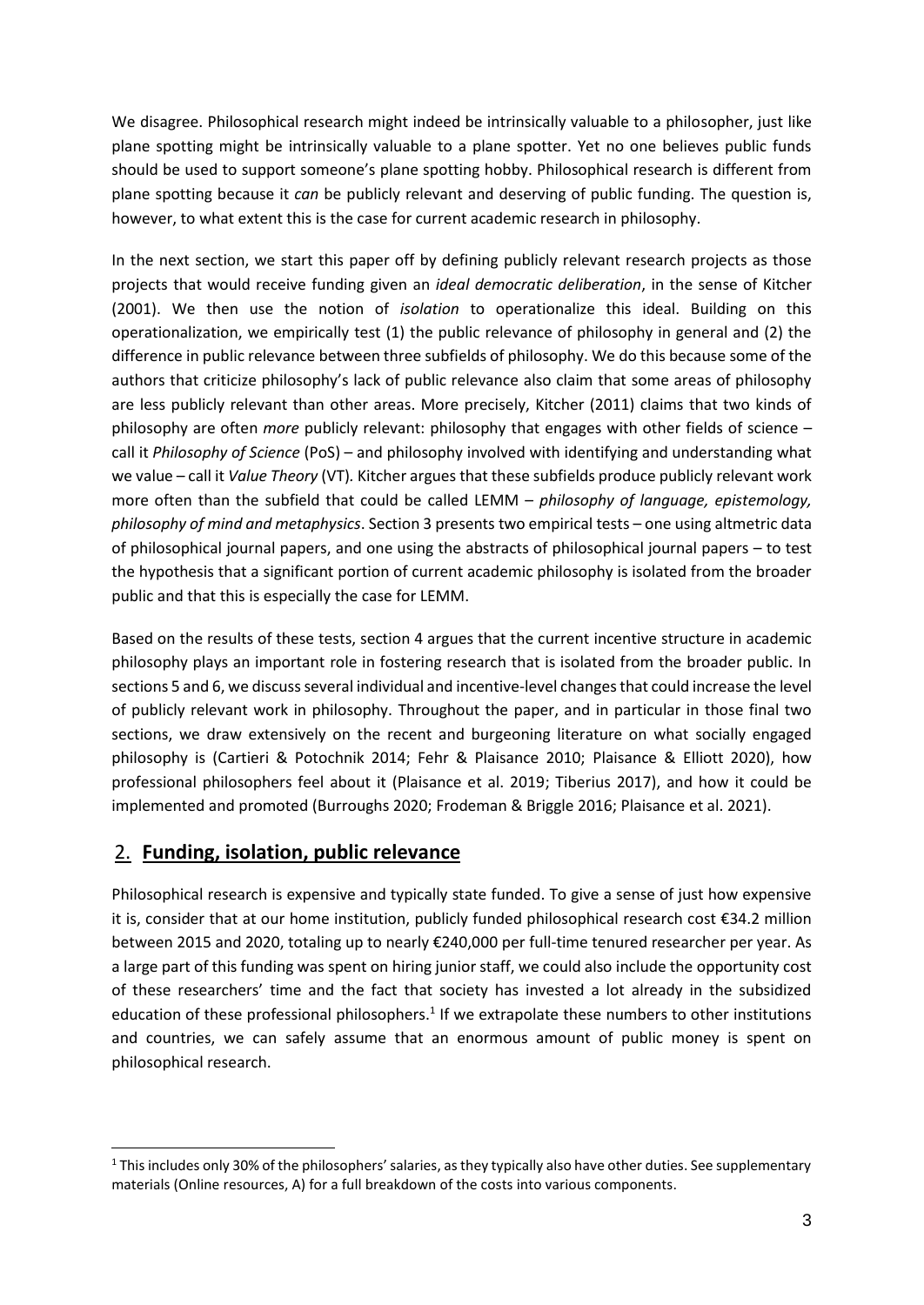Given the scarcity of this public money, it would be unjust if it were put to use by any one philosopher simply to support 'the luxury of pursuing one's heart's desire' if the resulting research is only relevant to that philosopher or to a handful of like-minded professionals. Instead, resources of public origin should be used to support research that is also relevant in some way to the public. In fact, there is an even closer connection between the notions of *public relevance* and *public funding*. A good measure of which research projects are relevant to the public is whether they would receive public funding through a hypothetical ideal democratic deliberation, as envisioned by Kitcher (2001). In such an ideal democratic deliberation, well-informed deliberators that represent the interests of different segments of society decide which research topics we should pursue. Importantly, these deliberators take into account not just their own interests but also those of others now and in the future. If such ideal deliberation, in which all of society is appropriately represented, were to allocate funding to a research proposal, it would seem that that research is by definition publicly relevant.

Kitcher's ideal, which he introduces as a measure to evaluate science's actual research agenda, has been challenged on various grounds. Most relevant to the purposes of this paper is that it provides insufficient guidance in actually setting academia's research agenda. That is, it is very difficult to predict what the outcome – in terms of selected research projects – of Kitcher's idealized procedure would be (Philippi 2019). This is due to the complexity of taking into account the preferences of all current and future groups of people represented in the deliberation, the innumerable possible research projects, the different amounts of funding these projects can get, and the incomparability of research problems from different fields. Indeed, given the multiplicity of relevant epistemic and nonepistemic values and the trade-offs between them, this outcome is probably vastly underdetermined by Kitcher's ideal.

While we acknowledge that Kitcher's ideal does not determine which research projects to fund, we believe that it does have *negative heuristic value*. Even if it is hard to tell which research projects should be funded, it may sometimes be possible to estimate with some certainty which research projects would definitely not be funded. Consider Dennett's (2006) example of research questions about various possible variations on chess: What, for example, is the quickest possible mate in nocastling chess if white can only move the queen after black has moved its dark-squared bishop twice?<sup>2</sup> If research funding were to be allocated based on an idealized democratic procedure, it is quite certain no money would be set aside to answer 'Chmess-questions' like this. Using Kitcher's ideal, then, it is possible to say of at least some research projects that they would probably not make the cut.

Even though Chmess-questions are perhaps only uncontroversial as examples of research topics that should not get funding because they are not actually competing, it can still be fruitful to consider *why* such questions would not make the cut. We believe that funding would not be allocated to such research topics because they are too *isolated*: they have very little or no impact beyond the research topic itself, and thus cannot benefit society or a substantial proportion of its members now or in the foreseeable future. Because an idealized democratic deliberation process would presumably only

<sup>&</sup>lt;sup>2</sup> Rather unfortunately for Dennett's example, Google's DeepMind and former world champion Vladimir Kramnik recently investigated various chess variants to find a way of decreasing the importance of opening preparation in chess (Tomašev et al. 2020). Note however, in defense of Dennett, that this was research on the problem of opening preparation and not research on these chess variants for the sake of figuring out these puzzles.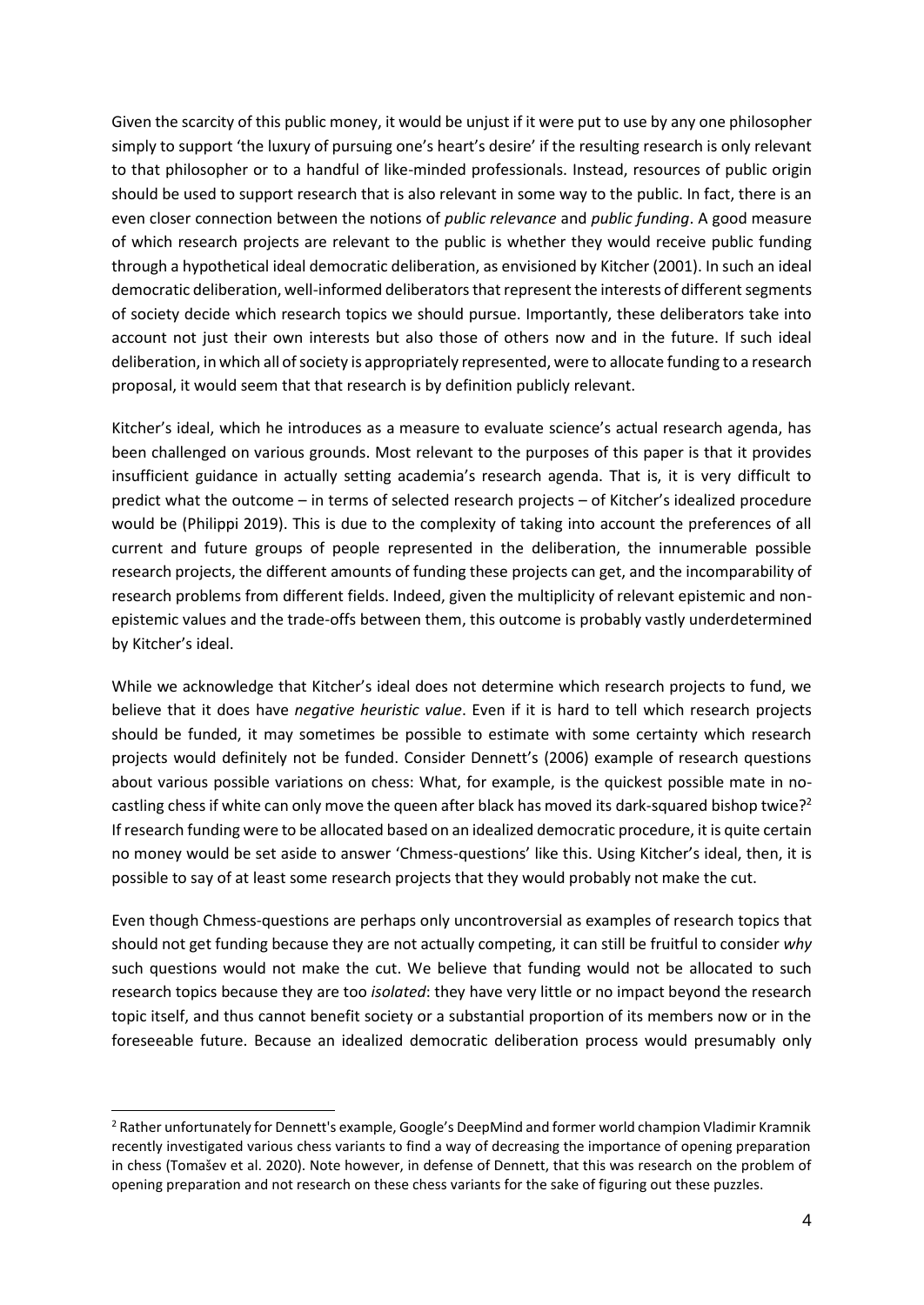select research projects that at least some part of society would find interesting or could benefit from, isolated projects would not be selected.

Hence one way of operationalizing the negative heuristic value of Kitcher's idealized deliberation is to consider the extent to which research projects are *isolated*. In the case of philosophical research, this means that research topics are isolated when they are unlikely to affect anyone outside of one's own philosophical research community, and would therefore be unlikely to be awarded funding if the decision was based on an idealized democratic process. Because of the underdetermination problem, this operationalization is purely negative: 'isolation' serves to identify philosophical research that would probably not be funded but is no direct indication of the type of research that should be funded.

'Isolation' is of course a vague term, as philosophical research can be isolated from various audiences. Most importantly, it can be isolated from other philosophers and academics, or isolated from members of the non-academic public such as lay people, policy makers, and various organizations. This corresponds to the reverse fact that research can be publicly relevant directly  $-$  by virtue of its impact on a non-academic audience  $-$  or indirectly  $-$  by virtue of its impact on other academics, resulting in downstream relevance for a non-academic audience. Other studies have already looked at the extent to which various philosophical research topics and philosophical subfields are isolated from other philosophical research and from academia more generally (e.g., Higgins & Smith 2013; McLevey et al. 2018). Most relevantly, Chi & Conix (2021) show that research in philosophy of language, epistemology, philosophy of mind and metaphysics (LEMM) is more isolated from other academic fields than research in philosophy of science (PoS) and value theory (VT). For example, for the research topics tested in that paper, less than 8% of the citations of LEMM papers came from outside of philosophy, while for VT this was 40% and for PoS even more than 60%. Similar results were found for the average number of citations from outside philosophy and for the reference lists of those papers. We will assume that these results hold and will focus here solely on *direct* public relevance. That is to say, we will only measure the extent to which philosophical research is isolated from a broader non-academic public.<sup>3</sup> We turn to these measurements in the next section.

## **3. Measuring the isolation of academic philosophy**

A major advantage of cashing out lack of public relevance as *isolation*, is that isolation is easier to operationalize: we simply have to look at the connections between philosophical research and society at large. In this sense, research that results in popular books is publicly relevant, as is research that deals with questions that the public values. This section investigates the isolation of academic philosophy through two tests. These tests aim to investigate the hypotheses (1) that highly isolated work is common in philosophy and (2) that LEMM tends to be more isolated than PoS and VT.

Before we discuss these tests, we need to be more precise about the notion of *isolation*. There are two types of connections between philosophical research and a broad, non-academic audience that are relevant here. First, the *topic* of the research can be of interest to people outside of academia. In this sense, research is isolated if it focuses on a topic that is only of interest to one's own research

<sup>&</sup>lt;sup>3</sup> This means that in the rest of this paper our negative conclusions about the public relevance of academic philosophy are conditional upon this caveat that we are only discussing the extent to which philosophy is isolated from a broader non-academic audience.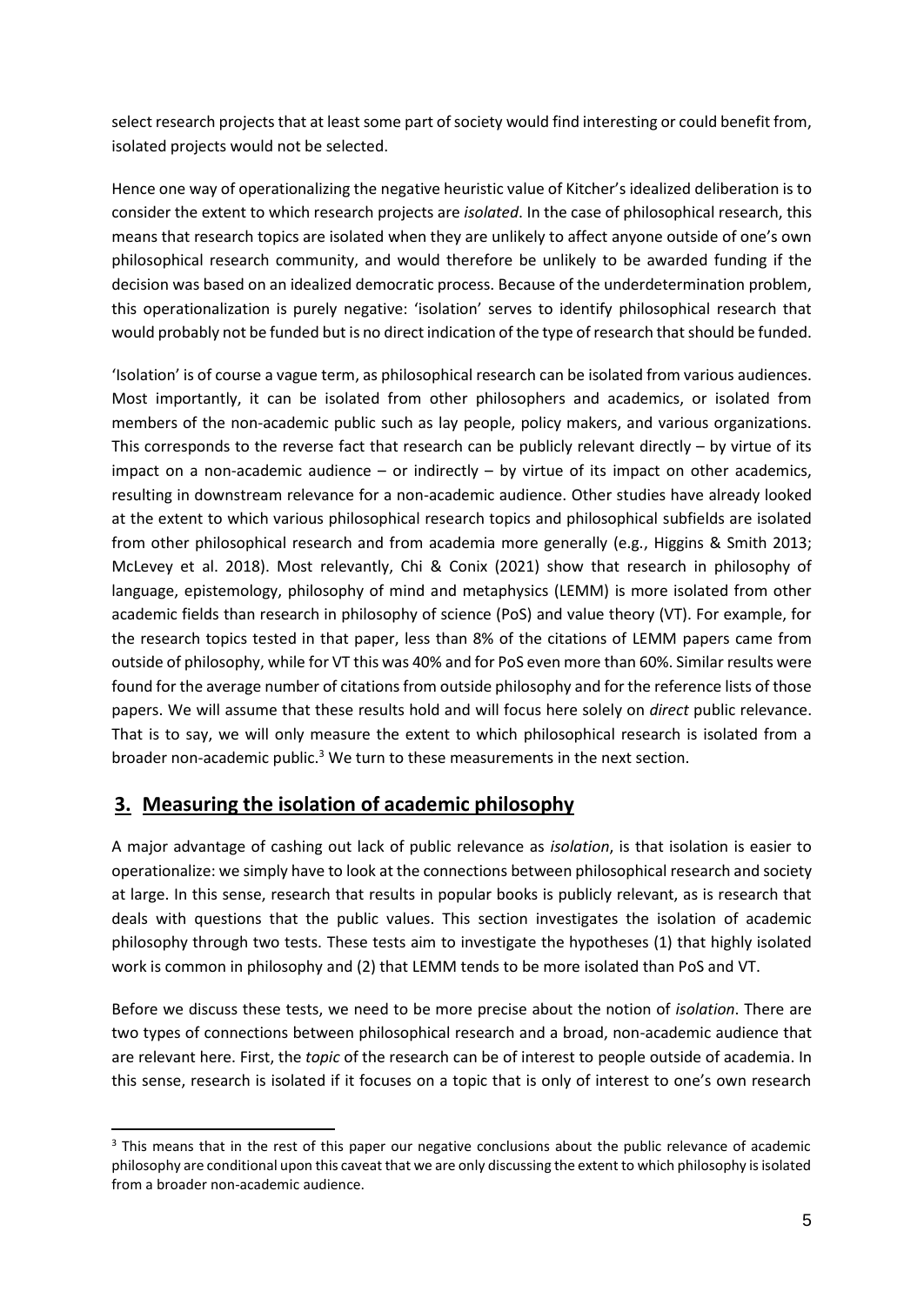community. This dimension of isolation is what Fehr and Plaisance (2010) address with their framework of 'Socially *Relevant* Philosophy of Science'. Papers primarily devoted to meta-discourse, such as work on the state of the field or the compatibility of two positions, are prime examples of work that is not relevant in this sense. We will use the term 'content isolation' to refer to this type of isolation from society. Second, research can be connected to a broad audience by virtue of actually *reaching* that audience, for example when philosophical books are read by laypeople. Conversely, research may be isolated because it does not reach people beyond the research community it stems from, for example because they cannot access the papers or because these papers are written in a way that makes them hard to read for laypeople. This dimension of isolation is the focus of Cartieri and Potochnik's (2014, p. 910) framework of 'Socially *Engaged* Philosophy of Science', which recommends that "work is published in ways that reach relevant communities and is presented in terms that they will engage with." We will refer to this dimension of isolation as 'uptake isolation.'

To make sure we capture both content isolation and uptake isolation, we used two different methods for testing our hypotheses: we rated journal abstracts for the content isolation of the presented research, and we analyzed altmetrics (e.g., social media mentions, news outlet mentions) to evaluate the uptake isolation of philosophical papers. We present each of these tests in turn.

## *3.1. Test 1: Content isolation based on journal paper abstracts*

Journal papers are arguably the main output of philosophical research. If philosophical research typically focuses on topics or questions that are relevant to a broad, non-academic audience, this would be expected to show in the content of the papers that result from that research. We therefore evaluated the abstracts of papers in LEMM, PoS and VT to evaluate and compare their content isolation.

#### **Methods**

We selected the most cited articles from five top journals in LEMM, five top journals in VT, and five top journals in PoS for each year between 2009 and 2019. We chose top-cited papers because these are likely to reflect the kind of work that philosophers value. Journals were chosen based on Leiter polls for LEMM and VT, and based on impact factor for PoS.<sup>4</sup> This amounted to 328 papers, the abstracts of which were scored independently as 'content-isolated' or 'not content-isolated.' The abstract of a paper was scored as 'not content-isolated' if at least one of the two following conditions was met:

- The authors aim to answer a question, resolve a problem or address an issue that is recognized as such by some people outside of academia.
- If the claims of the authors would be accepted as true by people outside of academia, this would most likely have an effect on the behavior of these people.

The first criterion aims to capture whether the research in question deals with something that people outside of academia *care* about. For example, a general paper on whether people have free will might score as relevant here, while a paper on the counter-examples to one particular argument against one particular view on free will might not. The second criterion aims to capture whether the research in

<sup>4</sup> See Supplementary materials, section B, for more details on the selection of journals and papers.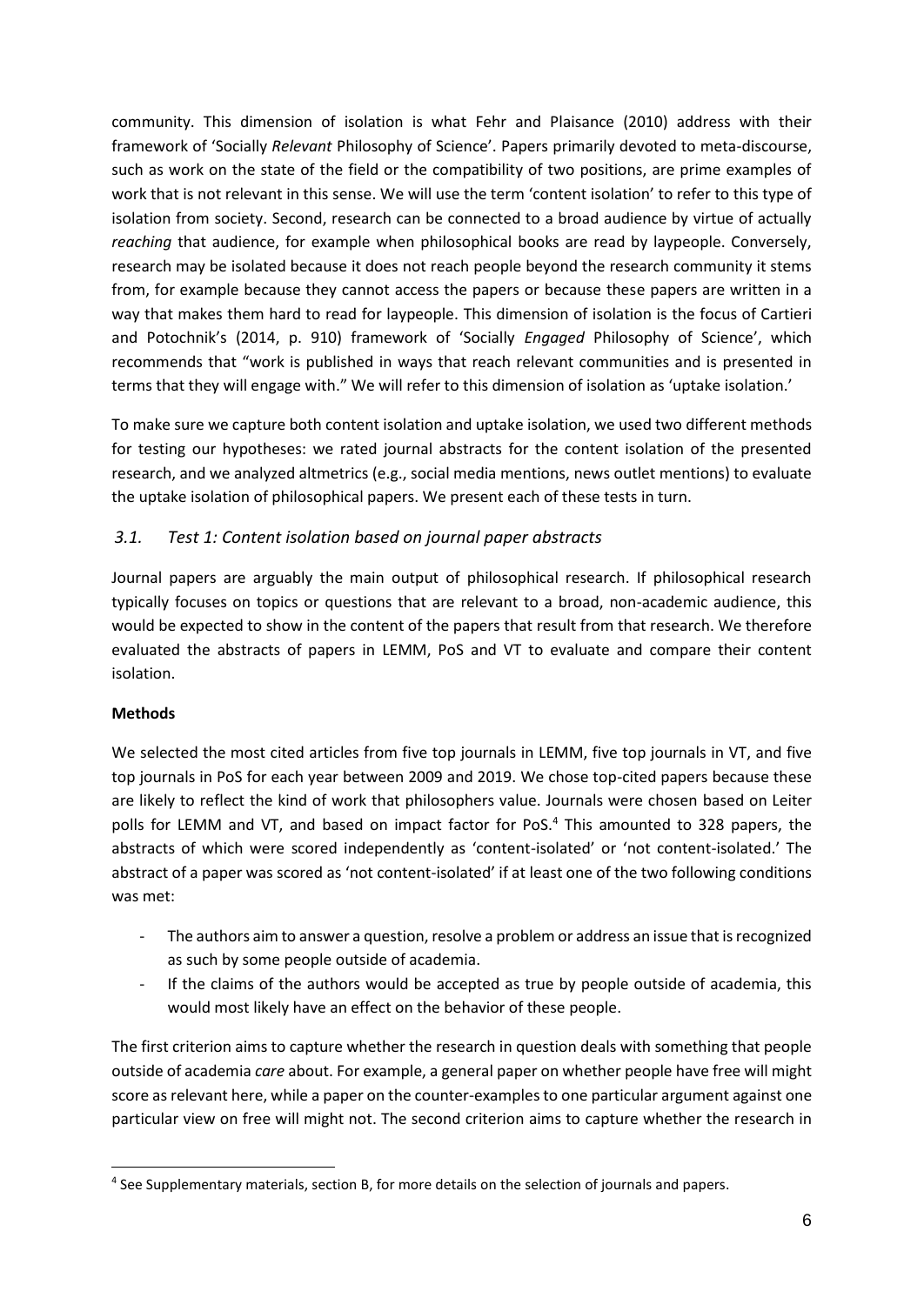question could lead to changes that are relevant to the lay public. For example, a paper that suggests policy changes to solve a concrete problem would be rated as relevant based on this criterion. Abstracts were scored as content-isolated if neither of these conditions was met.<sup>5</sup>

Because the rating criteria for relevance are inevitably vague and leave room for interpretation, all abstracts were rated by two of the authors of this paper as well as five other philosophers with different specializations. This way, we avoid that the results reflect the biases of one particular philosophical discipline or one particular interpretation of the rating criteria. To avoid that abstracts would be rated as 'content-isolated' simply because they are hard to understand or use specialized terminology, all raters were professional philosophers (PhD-student or Postdoc) used to reading academic journal papers. While the use of philosophical raters may lead to a bias in favour of philosophy's relevance, we preferred this over the bias against philosophy's relevance that would be inevitable if lay people not used to reading philosophy and its jargon would rate the abstracts.

#### **Results**

There was fair agreement between the seven raters (Fleiss kappa =  $0.36$ ,  $p < 0.001$ ). Summing the seven ratings, we derived a score between 0 and 7 for each of the abstracts as a measure for isolation (and, inversely, relevance). There was a significant difference between PoS and VT, and between LEMM and VT, but not between PoS and LEMM.<sup>6</sup> These differences are also clearly illustrated by the proportion of abstracts in each of the three categories that raters found unanimously content-isolated or not content-isolated: while about 60% of all abstracts in PoS and LEMM were rated as isolated by all raters, only 9% percent of all VT abstracts were unanimously considered isolated (see table 1).

|      | mean number of raters to rate<br>an abstract 'not isolated' | % of abstracts rated<br>'isolated' by no rater | % of abstracts rated<br>'isolated' by all raters |
|------|-------------------------------------------------------------|------------------------------------------------|--------------------------------------------------|
| LEMM | 0.82                                                        | 0%                                             | 61%                                              |
| PoS  | 0.88                                                        | 0%                                             | 57%                                              |
| VТ   | 3.44                                                        | 12%                                            | 9%                                               |

*Table 1:Differences between LEMM, PoS and VT with respect to content isolation as rated by 7 raters.*

These results confirm our hypothesis that LEMM is more content isolated than VT. Contrary to our hypothesis, however, papers in PoS journals only scored marginally better than papers in LEMM journals for isolation. Thus, these results diverge from other research that focused on *indirect* isolation of philosophical research, i.e. between philosophy and other academic audiences (Chi & Conix 2021). According to that research, research topics in PoS are substantially less isolated from other philosophical work and other research fields than topics in LEMM, and somewhat less isolated than topics in VT. The results of test 1 show that even if PoS papers are highly connected to other fields of academia, they are just as content isolated from the broader public as LEMM.

<sup>&</sup>lt;sup>5</sup> For more information on the rating criteria, see supplementary materials, section C.

<sup>6</sup>A Kruskal-Wallis test showed that there are significant differences (p < 0.001) between LEMM, PoS and VT for these scores. A further Wicoxon rank sum test with continuity correction revealed a significant difference between PoS and VT, and between LEMM and VT (both p < 0.001).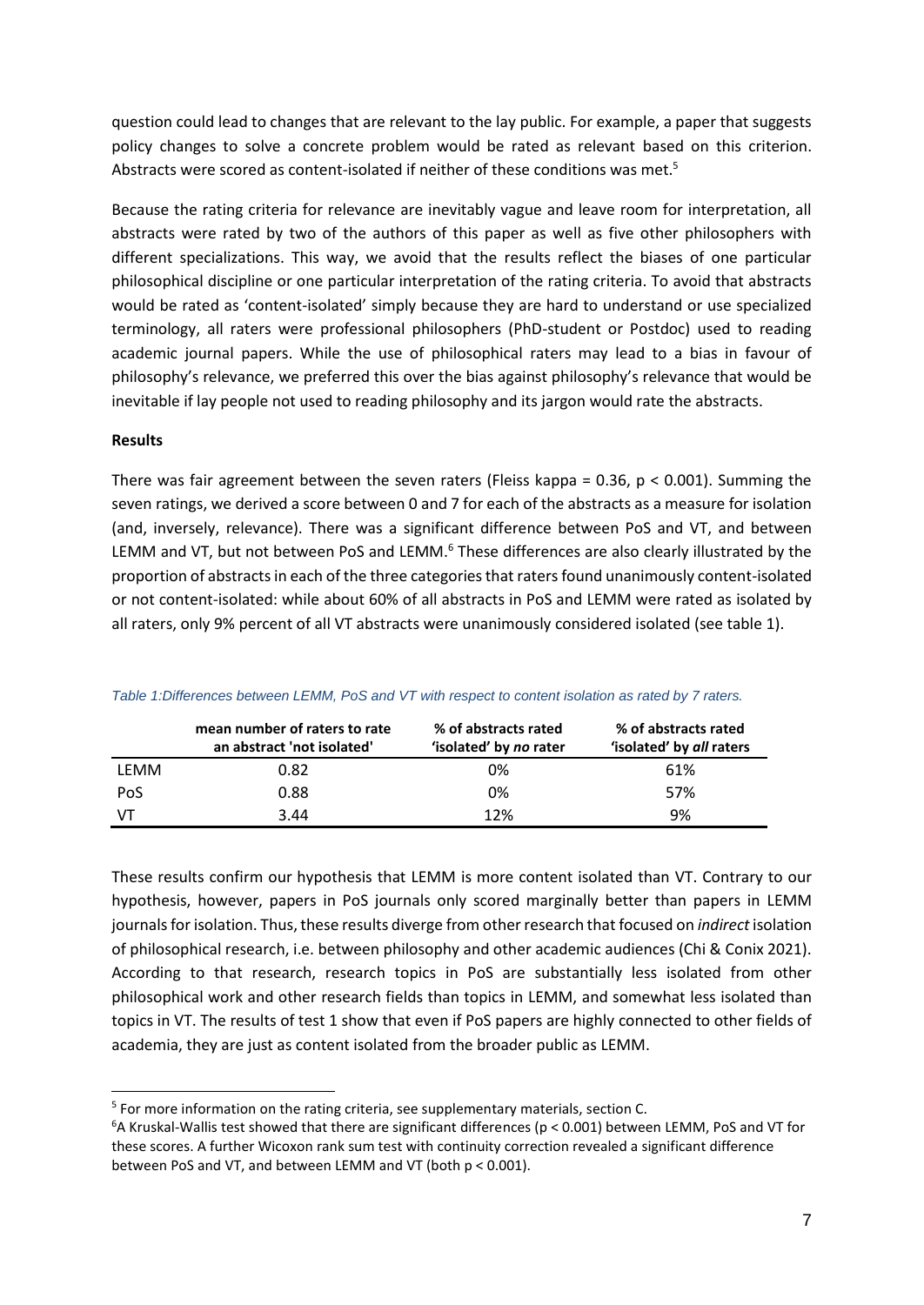#### *3.2. Test 2: Uptake isolation based on PlumX metrics*

To complement the first test with a test for uptake isolation, we also analyzed altmetric data of philosophical journal articles. Altmetric measures include data from social media, blog posts, news outlets and other online venues. As such, they provide a direct way of measuring uptake-isolation and the impact of research beyond academia (Bornmann 2015; Moed 2017). Another advantage of these metrics is that they can be processed automatically and thus allow us to use a larger sample than for test 1.

#### **Methods**

This test takes philosophical research topics as the unit of analysis. These topics are groups of documents with a single, narrow intellectual focus and produced by communities of around a hundred researchers (Klavans & Boyack 2017). Examples of such research topics include 'the nature of models,' 'moral expressivism' and 'truthmakers.' For the selection and identification of philosophical research topics, we relied on the work of Chi and Conix (2021), who recently compared the academic isolation of PoS, VT and LEMM by comparing citation and reference metrics of 6 PoS research topics, 6 VT topics and 5 LEMM topics. These research topics total 2,369 articles published between 2000 and 2017 and indexed in both Clarivate's Web of Science and PhilPapers (see Online resources, D). We chose this data period to allow all papers to have at least three years to accumulate citations in line with previous discussions on effective citation windows (Adams 2005; Chi 2016; Glänzel 2008; Wang 2013). By using the same research topics as Chi and Conix (2021) for the altmetric analysis, we can compare the results for uptake isolation with their results for philosophy's isolation from other academic fields.

For the altmetric measures we rely on data from Plum Analytics<sup>7</sup>, which provides insight into the ways people interact with individual pieces of research through five types of metrics: Usage, Captures, Mentions, Social Media, and Citations. Because we are only interested in the extent to which philosophical research reaches a *non-academic* audience, this study only relies on the Mentions and Social Media categories. The former includes blogs and online news outlets, the latter Twitter and Facebook (further details on these two metric categories are provided in Online resources, E).

As noted above, we hypothesized that (1) philosophical research is highly isolated and (2) that philosophical research in LEMM is more isolated than research in PoS and VT. Before testing these hypotheses we had to ensure that the two altmetric indicators that we use (i.e. Mentions and Social Media) do not simply track *academic* uptake. To enable a comparison between academic uptake of journal papers and the uptake of these papers beyond academia, we also included journal paper *citation* metrics from PlumX. Thus we downloaded the PlumX Metrics for 2,215 articles using *pybliometrics,* a Python wrapper for the Scopus API (Rose and Kitchin 2019).<sup>8</sup> Note that all altmetric research faces the challenge of the low presence and density of social media altmetric counts among scientific publications, as reported in previous studies (Peters et al. 2017; Zahedi et al. 2014). Because

<sup>7</sup> https://plumanalytics.com/

<sup>8</sup> The data was downloaded on 8 September 2020, and included the PlumX altmetrics for all documents in the sample from Chi and Conix (2021) indexed in Scopus either by their DOI or Pubmed ID. Note that the sample in this study has 154 papers less than that in Chi and Conix' (2021), as not all papers from the latter are indexed in Scopus.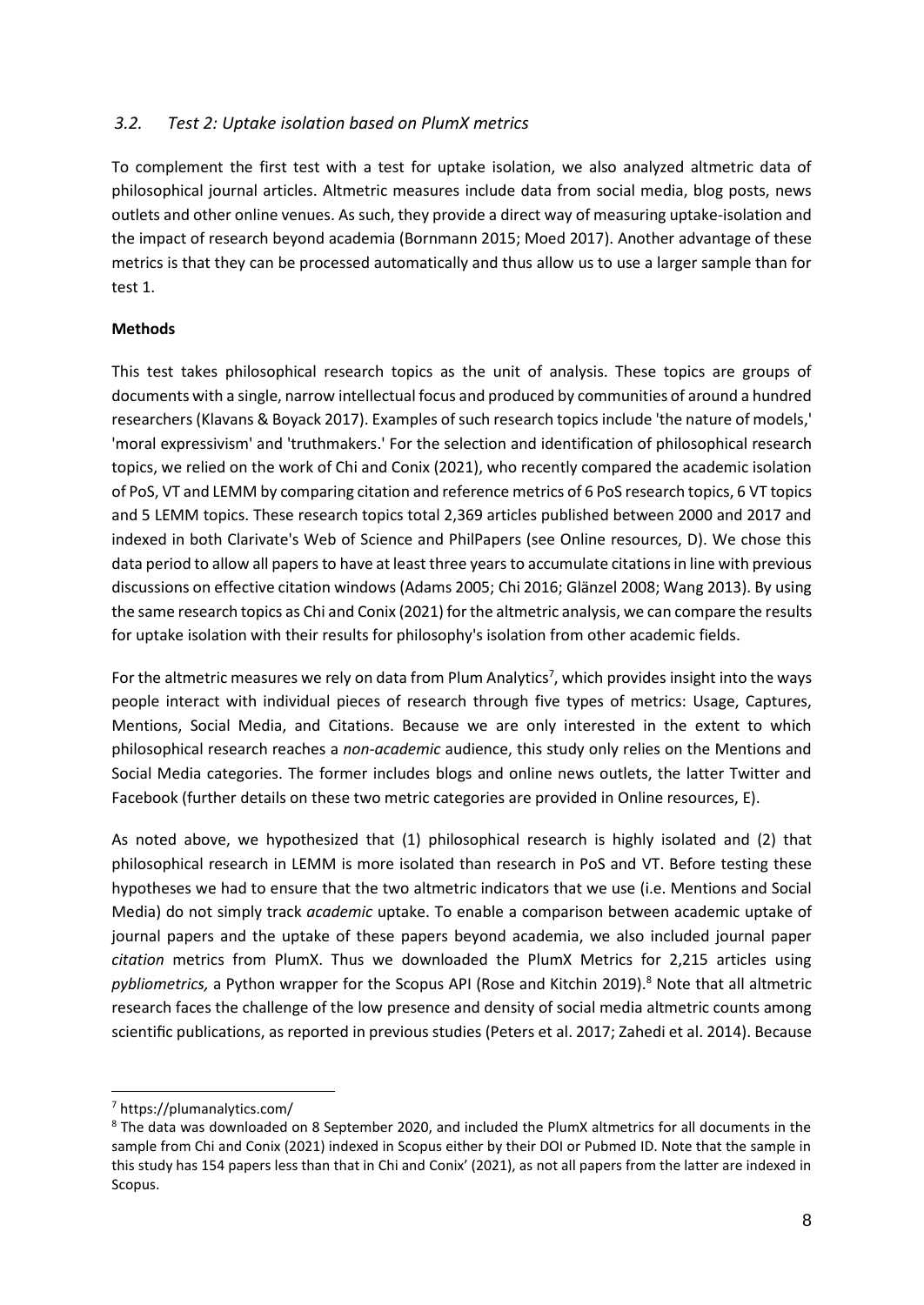of this high sparseness of the PlumX indicators we use (see Table 2), we aggregate the various indicators for each of the categories (Social Media and Mentions).

| Category        | <b>Metric</b>            | # without<br>values | %<br>without<br>values |
|-----------------|--------------------------|---------------------|------------------------|
| Social Media    | Tweets                   | 1,884               | 85.1%                  |
|                 | Shares, Likes & Comments | 2,053               | 92.7%                  |
|                 | References               | 2,135               | 96.4%                  |
|                 | <b>Blog Mentions</b>     | 2,186               | 98.7%                  |
| <b>Mentions</b> | <b>News Mentions</b>     | 2,187               | 98.7%                  |
|                 | Q&A Site Mentions        | 2,202               | 99.4%                  |
|                 | Comments                 | 2,210               | 99.8%                  |

| Table 2: The frequency of papers without any recorded values for the various PlumX altmetrics (2000-2017) |  |  |
|-----------------------------------------------------------------------------------------------------------|--|--|
|-----------------------------------------------------------------------------------------------------------|--|--|

#### **Results**

#### *Correlations between online uptake and academic uptake*

One may worry that altmetrics simply track academic uptake, as they may just reflect researchers using social media and other online channels to communicate with other researchers. We therefore tested the divergence between academic uptake and online uptake. The former was measured by traditional citation metrics (from PlumX, see Online resources E), and the latter by the PlumX Mention and Social media metrics. Given that the aggregated values of each metrics category are generated from different numbers of indicators and so are not directly comparable, we applied Spearman's rank correlation coefficient to assess the relationship among the three metrics through the paper rank instead of absolute values. Table 3 shows that the correlations among the three metrics are significant but rather weak. Although papers that were cited more often do correlate with being mentioned online more often, the low level of correlation indicates that the two online metrics reveal a different kind of uptake than citations. This result is in line with previous research on the correlation between citation and altmetric indicators (e.g., Costas et al. 2015; Zahedi et al. 2014). In addition, the Mention and Social Media metrics have a higher level of correlation between each other, showing the closeness between them compared to citations but still suggesting the independence of both these online metrics.

#### *Table 3:Spearman's correlation coefficient among three metrics*

|               | <b>Citation</b> | <b>Mention</b> | Social Media |
|---------------|-----------------|----------------|--------------|
| Citation      |                 |                |              |
| Mention       | $0.1408142***$  |                |              |
| Social Media  | $0.1252303***$  | 0.2005350***   |              |
| *** $p<0.001$ |                 |                |              |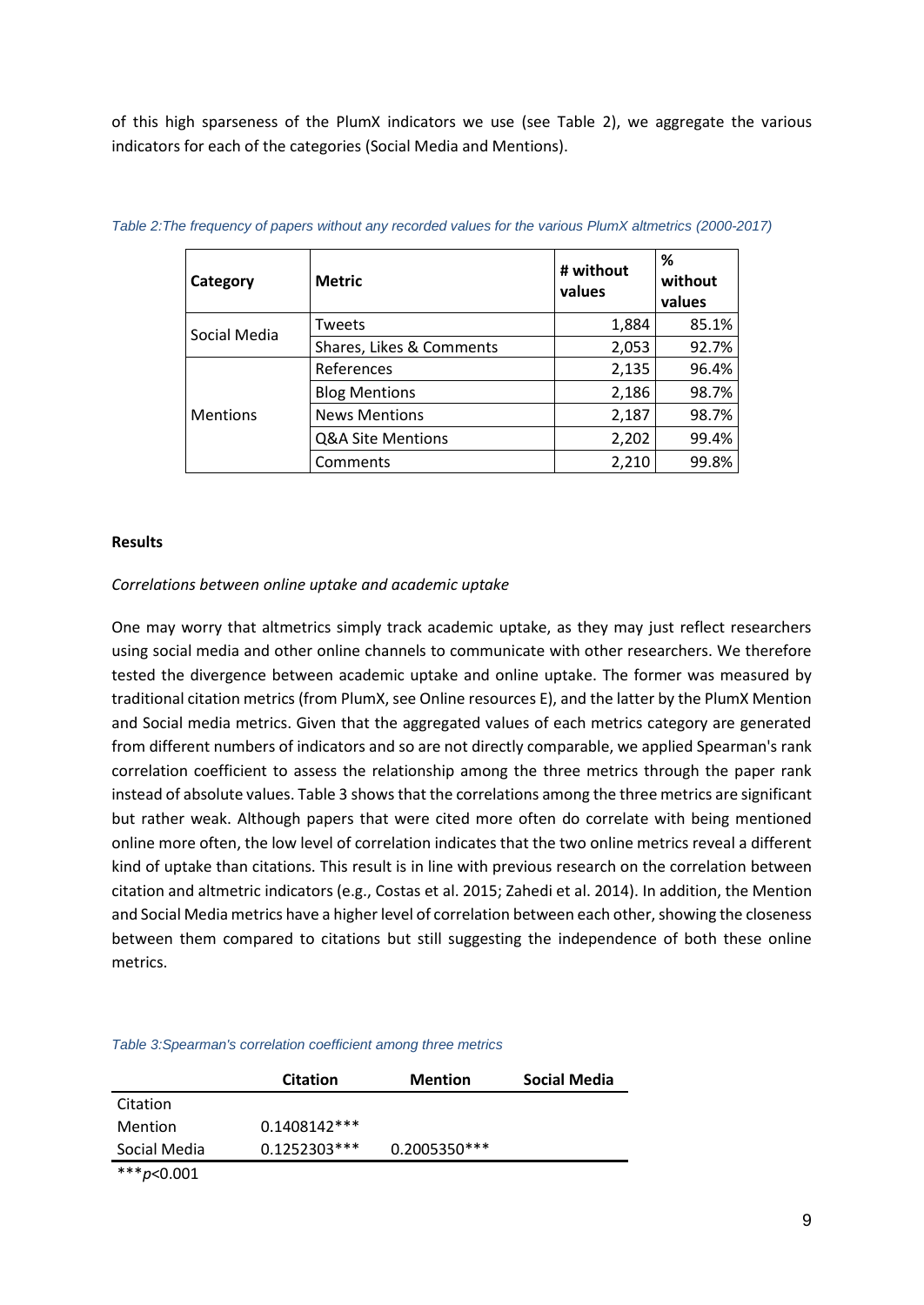#### *Online uptake*

Having established that the measures of online and academic uptake are independent, we can focus on the former and use them to investigate the uptake isolation of PoS, VT and LEMM. Most of the seven individual indicators of the Mention and Social Media metrics have no values for over 90% of all papers in the sample (see Table 2). Thus, we aggregated the indicators per category instead of analyzing individual indicators and limited the analysis to those papers with values for at least one indicator in both the Mention and Social Media categories. Table 4 shows how often papers in PoS, VT and LEMM appear on social media or are mentioned in online outlets such as blogs and news articles. Papers from LEMM tend to have lower online visibility than those from PoS and VT, in line with our hypothesis.

|             | <b>All papers</b> | Papers with a value for at<br>least one Mention metric |                                    | Papers with a value for at least<br>one Social Media metric |                                    |
|-------------|-------------------|--------------------------------------------------------|------------------------------------|-------------------------------------------------------------|------------------------------------|
|             | Count             | Count                                                  | % in all papers<br>of the category | Count                                                       | % in all papers<br>of the category |
| <b>LEMM</b> | 775               |                                                        | 0.6%                               | 70                                                          | 9.0%                               |
| PoS         | 747               | 64                                                     | 8.6%                               | 164                                                         | 22.0%                              |
| <b>VT</b>   | 847               | 64                                                     | 7.6%                               | 168                                                         | 19.8%                              |

|  | Table 4:All papers and papers with values for at least one metric in the three kinds of philosophy (2000-2017) |
|--|----------------------------------------------------------------------------------------------------------------|

One might worry that these results are unreliable due to the high sparseness of the data. That is, it might be that the papers without data in each category swamp the high impact that some papers might have. If this effect differs between LEMM, PoS and VT, it could bias the results. We therefore also calculated the average values of the Social Media and Mentions metrics for all the papers and for the papers that scored on at least one metric from each of these categories (call these 'impactful papers').<sup>9</sup> Figure 1 presents the differences between the mean values of *all* the papers in a field and just the *impactful* papers in the field for Mentions and Social Media. These differences show that there is indeed a strongly uneven distribution of online impact among philosophy papers. Because fewer papers were ever, and less frequently, mentioned in online outlets like blogs than on Twitter and Facebook, this difference is particularly strong for the Mentions category. Importantly, however, the results for these impactful papers are in line with the results for all papers: the papers in LEMM have lower online uptake, and hence are more isolated, than those in PoS and VT.

<sup>&</sup>lt;sup>9</sup> The detailed values of each topic and kind of philosophy for the two groups of papers are listed in the supplementary materials (Online Resources D).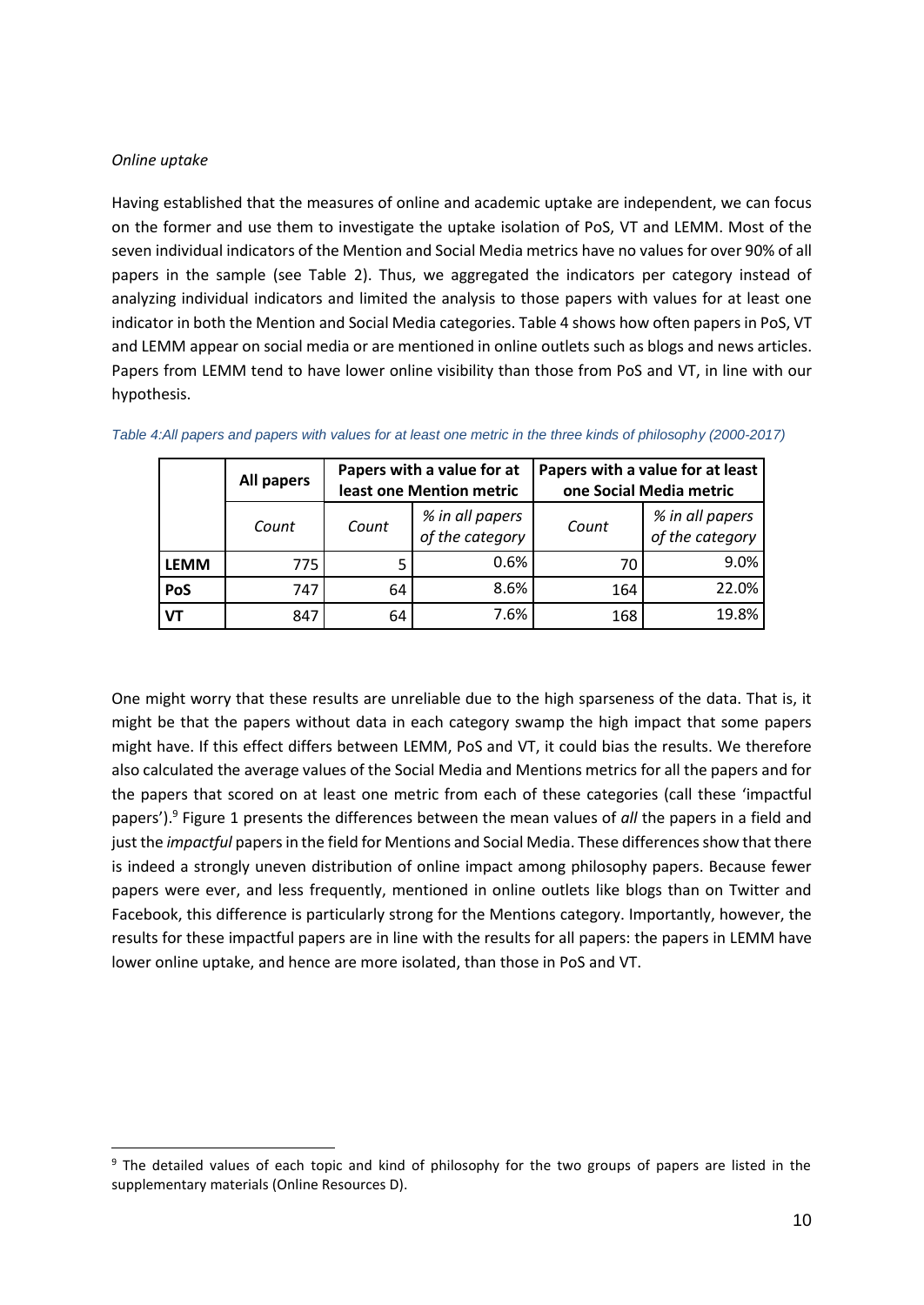



#### *3.3. Conclusions empirical tests*

In section 2, we defined public relevance in terms of what would be chosen by an ideal democratic process. One might object that the measurements of isolation we introduced in this section fall short of fully capturing this notion. However, this is inevitable for any measure of something as complex as public relevance and does not imply that the results are meaningless. Still, there are several limitations worth emphasizing.

First, the documents we used for the test have important limitations. Test 1 relied only on abstracts and was limited to 328 papers. In addition, neither of the two tests considered philosophical books, which may play an important role in outreach. Second, the review criteria for test 1 are inevitably vague and leave some room for interpretation. We tried to control for this by using many raters (seven), and by selecting only raters with philosophical expertise such that they understand the abstracts and do not rate them as 'isolated' simply because they are highly specialized. Finally, test 2 relies on altmetric measures, which capture only a small part of the societal impact of academic research (Bornmann 2013; Pedersen et al. 2020; Reale et al. 2018). In particular, lay people influenced by philosophical ideas are unlikely to cite the paper when they discuss the ideas from that paper on social media or other outlets. While these limitations do not mean that the test results are meaningless, it is clear that they should be taken with caution.

Despite these limitations, we conclude that at least for these samples and measures both hypotheses are confirmed. First, the results of test 1 clearly suggest that the topics of much academic philosophy are content isolated from a non-academic public. This is confirmed by the sparseness of data in test 2, although these results are to be taken with care (see Bornmann 2014; Konkiel 2016). Hence, despite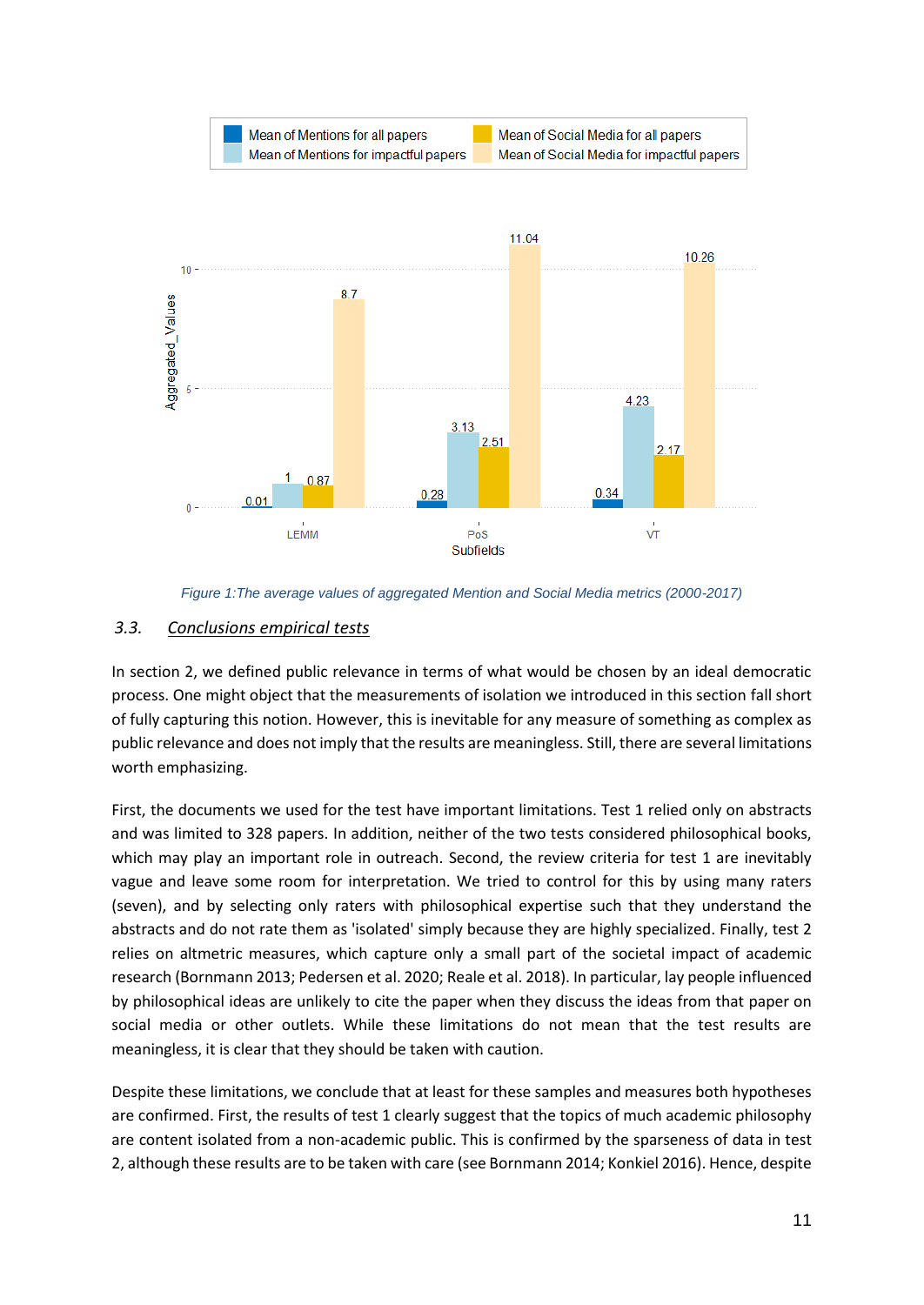the sparseness of the altmetric data – between 85% and 99% of all papers had no values for the various indicators – we urge caution in interpreting the results of test 2 as definitive signs that all of philosophy is highly isolated. It should be noted, though, that this problem does not affect the comparison between PoS, LEMM and VT, as we have no reason to assume that these limitations affect them differently.

Second, test 2 (uptake isolation) confirms the hypothesis that LEMM is more isolated than PoS and VT, with VT emerging as the least isolated kind of philosophy. Test 1 (content isolation) suggests that VT is clearly less content isolated than PoS and LEMM, but revealed no difference between PoS and LEMM. Thus, PoS and LEMM differed strongly in uptake isolation, but not in content isolation. This suggests that the two aspects of societal isolation are at least partially independent. It also suggests that disciplinary differences may play a role in uptake isolation. Papers in PoS are far more often published in science journals, and written by scientists, than papers in VT and LEMM (Chi and Conix 2021). If it is more common to communicate about one's research on social media and other online media in science than in philosophy, this would be reflected in uptake isolation but not in content isolation.

# **4. The incentive structure of philosophy**

The empirical tests in the previous section suggest that philosophy is generally rather isolated, both with respect to its content and its uptake, from a broad non-academic audience.<sup>10</sup> Previous research shows that at least some parts of philosophy (in particular LEMM) are also highly isolated from other academic fields (Chi and Conix 2021). Taking these together, it seems that the worries about the public relevance of philosophy mentioned at the beginning of the paper should be taken seriously: at least some substantial part of philosophy is rather isolated. Assuming that highly isolated philosophical research would likely not be allocated state funding based on an idealized democratic process, this is a problem. To resolve this problem, it is important to understand its causes: why is a lot of philosophical research isolated from the public?

Various studies show that publicly relevant research is typically done by researchers who are intrinsically motivated to do so (Holland 2016; Jaeger and Thornton 2006; O'Meara 2003, 2008). Moreover, there seems to be no lack of intrinsic motivation among philosophers, as survey research in a variety of subfields shows that philosophers are keen on doing publicly relevant research (Plaisance et al. 2019; Tiberius 2017). This suggests that other motivating factors trump philosophers' intrinsic motivation to do more publicly relevant work. This section focuses on extrinsic motivation and surveys the four main pillars of the incentive structure of academic philosophy: Review, promotion and tenure criteria (4.1); Publication and review practices (4.2); Research funding practices (4.3); and Academic awards (4.4). Based on this overview, we argue that the incentive structure of academic philosophy incentivizes philosophers to do research that is *not* publicly relevant. In the next sections (5 and 6), we will then draw on the literature on socially engaged philosophy as well as work in other fields to list various ways of making philosophy more publicly relevant.

<sup>&</sup>lt;sup>10</sup> While altmetrics in other disciplines generally seem to have fewer papers without any data connected to it (and so by this test are less isolated, see e.g. Zahedi 2014), we are not making this claim, and the other claims in this paper, in a comparative sense. We think that it is a problem that philosophy is isolated, regardless of whether there are other disciplines with the same problem.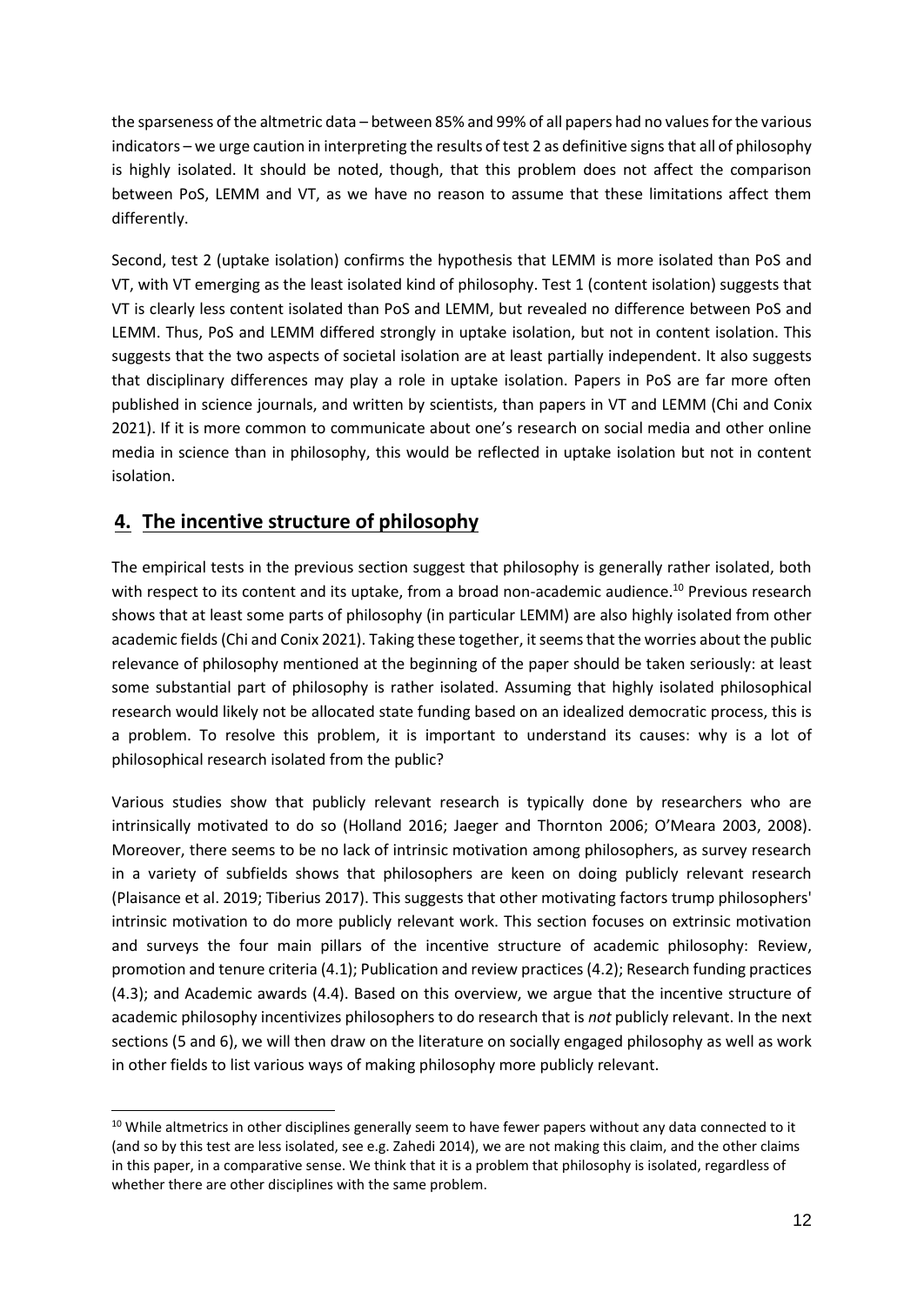#### *4.1 Review, promotion and tenure criteria*

The most formalized aspects of the reward structure of philosophy are the criteria for review, promotion, and tenure (RPT) that philosophy departments operate with. To date, there have been two studies that focus specifically on the RPT criteria used in philosophy departments. In the first, surveyed philosophy departments generally responded that with regards to tenure decisions, 'Interdisciplinary Experience,' 'Publishing in Non-Phil. Journals,' and 'Applied Research,' are considered but not important (Hrotic 2013). In the second, a vast majority of surveyed philosophy departments indicated that 'making the humanities accessible to the public' was either only marginally important or unimportant in tenure decisions (White et al. 2014). Other studies scrutinize RPT criteria more generally (Alperin et al. 2019; Schimanski and Alperin 2018). This research too shows that the most important method of evaluating scholarly output is one's publication record, the quality of which is determined mainly by the prestige of the publication venues and impact factors that measure use *within* a scholarly domain (Acker and Webber 2016; Green and Baskind 2007; Macfarlane 2007).

There is typically no independent condition for faculty to produce research output that is publicly relevant (Alperin et al. 2019). Many RPT documents do require public engagement as well and mention the value of disseminating one's work beyond the walls of academia. Yet these guidelines tend to be defined less formally and so are harder to evaluate than those spelling out the required research output (Darling et al. 2013; Piwowar 2013). One study that analyzes the significance of the public dimension of faculty work based on 864 RPT documents, concludes that these documents "signal that faculty should focus on uptake within their specific academic fields" and that since "faculty careers are more closely scrutinized through metrics that seek to reflect research use and value within academia […], the ability for faculty to dedicate time and energy into activities that more directly serve the public good are not incentivized" (Alperin et al. 2019, p. 17).

That career success is largely determined by scholarly outputs that are relevant for one's peers is also reflected in the type of metrics that are predictive of success on the academic job market. One study, for example, considered 25,604 individual scientists in PubMed, only 6.2% of which eventually made it to Principal Investigator (van Dijk et al. 2014). This variation in success was largely predictable by publication record, using metrics like numbers of first-authored papers, impact factors of the journals, and citation numbers (ibid.). Although this research is correlational and not causal, it is indicative of the type of scholarly output that is primarily rewarded. There is in our opinion no reason to think philosophy is different in this regard than other academic fields. While philosophers can often be heard saying that they value relevance and communication outside one's research community, it is unclear whether they also reward it when they evaluate other philosophers. Survey research found relatively low support for the claim that publications in non-philosophy journals should be given equal weight in RPT decisions (Tiberius 2017). In line with this, many philosophers of science indicated in another survey that the discipline of philosophy of science does not reward disseminating one's work outside of philosophy (Plaisance et al. 2019).

As RPT criteria mostly incentivize publishing in journals, they likely contribute to philosophy's isolation and hence lack of public relevance. They most obviously increase uptake isolation, as top journals in philosophy are primarily aimed at philosophers, and non-philosophical publication venues are disincentivized. To the extent that these top journals also incentivize research that is content-isolated (see below), RPT criteria also encourage research on topics that are not publicly relevant.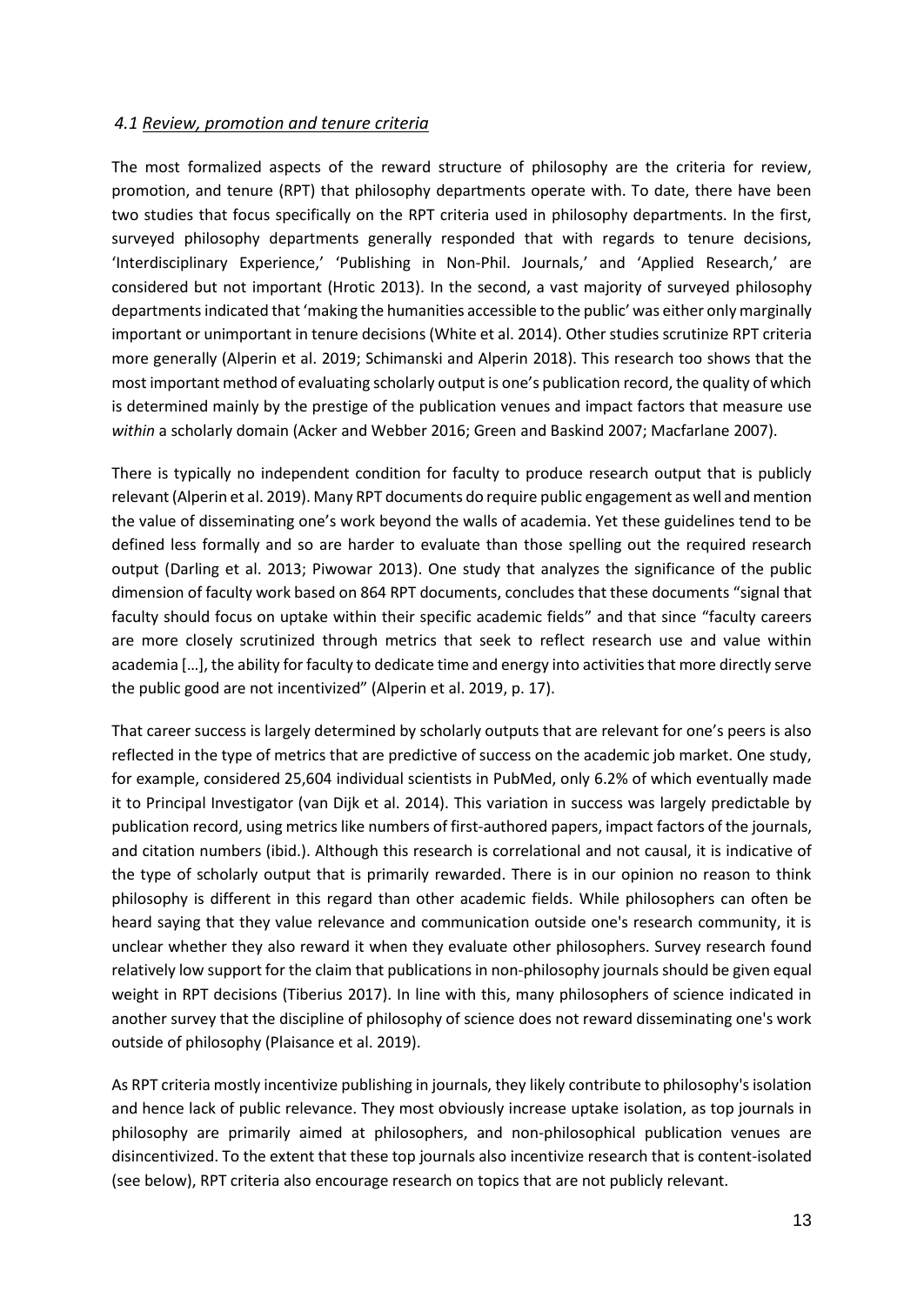#### *4.2 Publication practices and review*

The weight of journal publications in RPT criteria highlights the crucial role journal publications play in academic success and suggests they lie at the core of the incentive structure of philosophy. Journals are particularly important because they directly control the dissemination of research. Depending on the audience they target, they could make philosophy more uptake isolated (if they aim at philosophers), or less uptake isolated (if they aim at a broad audience). Given the specialized nature of academic journals, however, their influence is more likely to affect content isolation: By selecting manuscripts based on the public relevance of the topic, they can determine the content isolation of philosophy. This could work both directly and indirectly. If the editorial preferences of philosophy journals were to select for publicly relevant research, then typical RPT criteria would thereby reward this type of research output indirectly. This way, editorial practices could incentivize philosophical research that is not content isolated.

However, given that relatively few of the papers from the journals we scored are explicit about the public relevance of the presented research in the abstract (see section 3.1), it appears that top journals in philosophy do not incentivize publicly relevant research. Of course, philosophical research could be publicly relevant without this being clear from the abstract of the paper, which we used to determine the relevance of the paper as such. However, assuming that researchers include their most important contributions in the abstract of their paper, it is telling that so few were rated as not content isolated. This suggests that philosophers consider the acceptance of their paper to depend on its relevance for the academic field, as judged by their peers, rather than on its relevance for non-philosophers. As an exception, we should mention here that there are several journals whose explicit goal is to publish publicly relevant philosophy.<sup>11</sup> These are, however, a clear minority.

That authors of papers in academic philosophy expect the acceptance of their paper to depend on the paper's relevance for their peers is probably justified, given the nature of peer review. Yet to determine whether this is really the case, we also surveyed the scope, aims and reviewer instructions of 57 major philosophical journals (see Online resources, G for a list of the journals) to see if they take public relevance into account when considering papers for publication. More precisely, we collected publicly available information on the scope and aims of the journal on the journals' websites, and contacted the editors or editorial assistants (with one follow-up email) to ask for the instructions that are given to reviewers and for the criteria they ask editors to take into account when evaluating manuscripts.

Of the 56 journals we contacted, 39 responded. Few of these journals (8/39) provide reviewers or editors with one or more explicit criteria. Only one of these included public relevance among the criteria, namely (and not surprisingly), *Journal of Applied Philosophy*. Instead, criteria like clarity, rigor, size of contribution, argumentative strength, and connection to existing literature and debates were far more common. Considering the journals' aims and scopes, only 10 journals included statements that could be interpreted as aiming to avoid uptake isolation (7/56) or content isolation (8/56).

The study of the aims, scope and review criteria of 56 of philosophy's top journals shows that publicly relevant philosophy is not incentivized by these journals. Instead, these journals mostly incentivize

 $11$  For example, the Public Philosophy Journal, the Journal of Applied Philosophy, Philosophy & Public Affairs, and the Journal of Public Philosophy.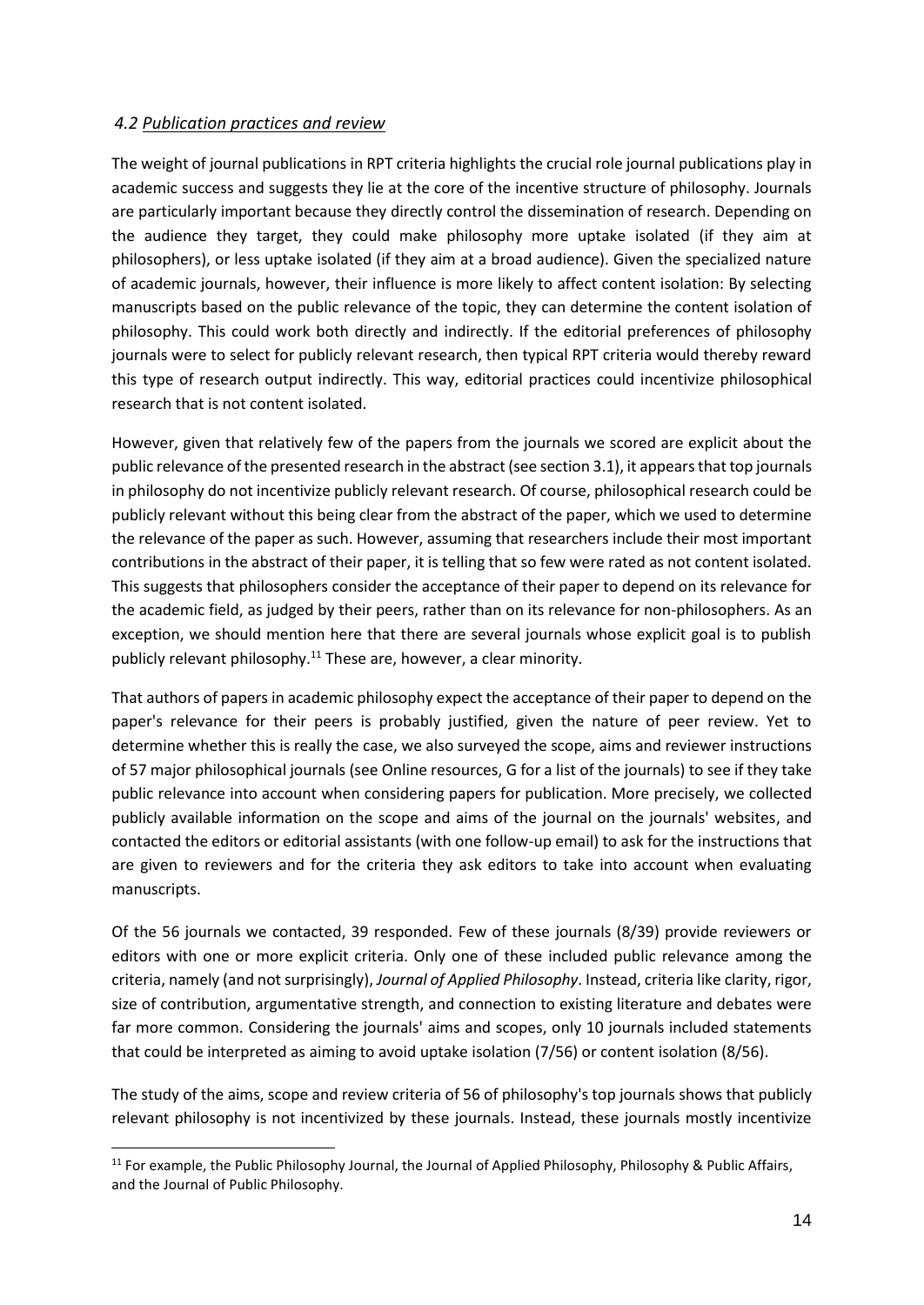research that is rigorous, clear, builds on existing literature, and makes a substantial contribution to existing debates.

Other ways in which review and publication practices may affect the public relevance of philosophy are harder to test. We do not take them into account in our evaluation but mention them here as future lines of research. One of these concerns the combination of peer review practices and the low acceptance rates of philosophy journals. Given these low acceptance rates, reviewers and editors may be highly critical and tend to look for reasons to reject papers. This encourages authors to write safe papers that make rather small points and do not diverge too much from the style of other papers that get published. If writing publicly relevant philosophy is not the dominant style, this would discourage authors to try and change that. Similarly, if it is easier to find argumentative weaknesses in practically oriented papers than in highly abstract, technical papers – for example, because of the complexities of practical problems – then low acceptance rates discourage writing practically oriented papers. Dennett (2006, p. 40) discusses a similar mechanism in the Chmess-paper we cited above:

"[Y]ou see that somebody eminent has asserted something untenable or dubious in print; Professor Goofmaker's clever but flawed piece is a sitting duck, just the right target for an eyecatching debut publication. Go for it. You weigh in, along with a dozen others, and now you must watch your step, because by the time you've all cited each other and responded to the responses, you're a budding expert on How to Deal with How to Deal with Responses to Goofmaker's minor overstatement."

Most professional philosophers are familiar with the cottage industries of papers that Dennett refers to here. It is unclear how and if publication practices contribute to this; perhaps reviewers are more likely to give positive reviews if the paper deals with a subject they also work on, or perhaps it is because journals encourage contributions that build on existing work in the field.

Even if we disregard these mechanisms, it seems clear that publication practices disincentivize publicly relevant work. They increase uptake isolation because they target mostly academic audiences. More importantly, they also seem to increase content isolation through their aims, scope, and criteria for review. Their effect is then reinforced by RPT criteria, which strongly value journal publications.

## *4.3 Research funding*

Philosophical research typically requires grants to pay junior staff, travel costs and research materials. In addition, successful grant applications often play a role in RPT criteria. Hence, methods for distributing research funding constitute another important part of the incentive structure of philosophy. Unlike the journals just considered, these funding mechanisms do seem to encourage publicly relevant philosophy. In the first place, these funding mechanisms target content isolation. A rapidly increasing number of funding bodies now includes 'societal impact' as one of its evaluation criteria (Holbrook & Frodeman 2011; Langfeldt & Scordato 2016). However, there is no clear empirical evidence that this is an effective strategy. Indeed, some scholars argue that the vagueness of this notion as well as the difficulty of evaluating it are likely to make review unreliable (e.g., Rip 2000). It may also be that applicants promise to do publicly relevant work but do not follow up on this if the grants are successful. The results of study 1 (content isolation) are at least consistent with the cynical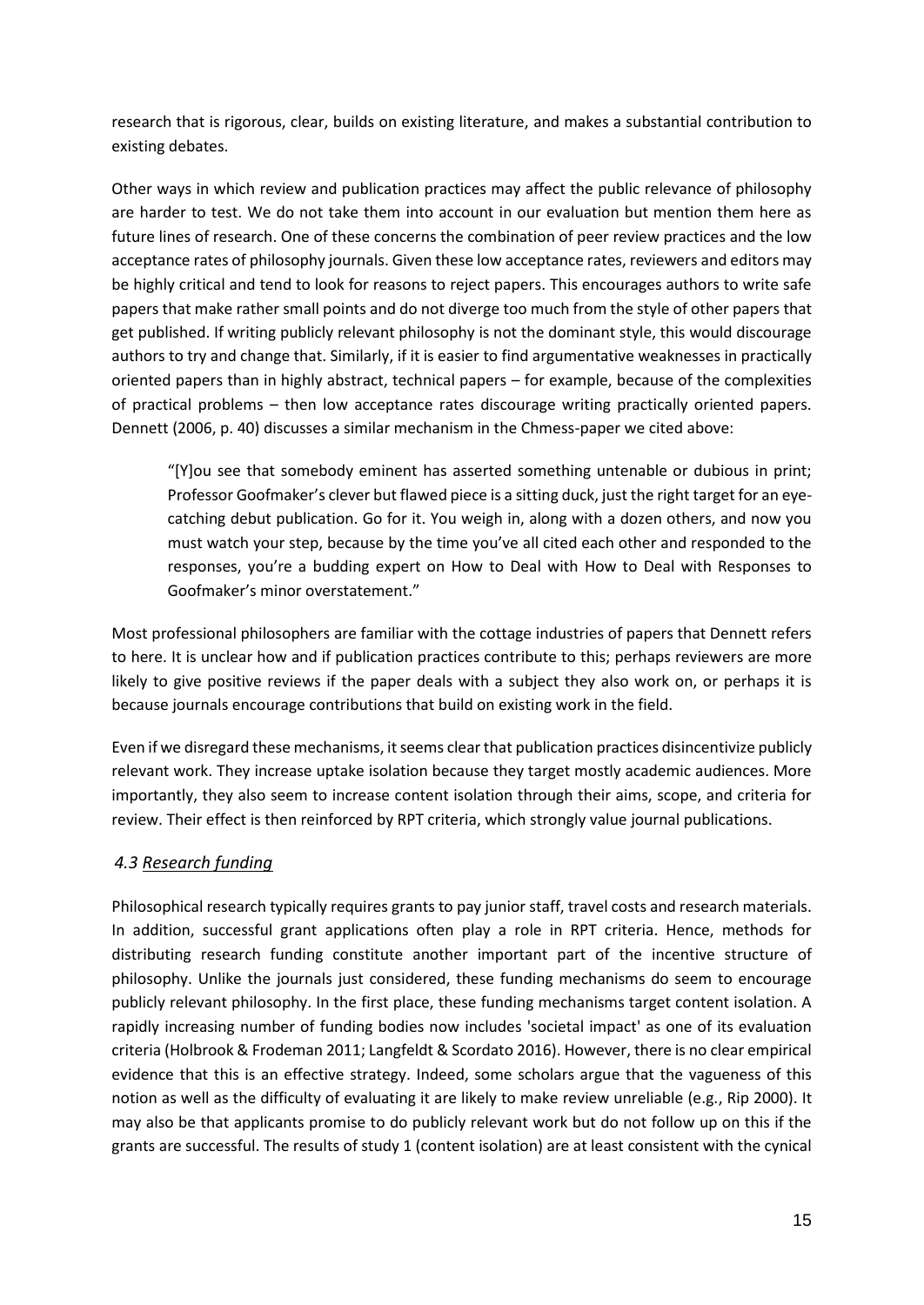view that philosophers advertise their prospective work as being of public relevance even though their published journal articles are not.

In addition, and despite the efforts of funding bodies to increase societal impact, it may well be that current methods of distributing funding in philosophy even discourage public relevance. This is because peer review of grant proposals tends to be conservative (i.e., discouraging innovation) (Heinze 2008; Gillies 2014). Because it seems currently relatively uncommon to pursue strong societal impact in philosophy, the use of peer review may discourage philosophers to apply with innovative projects with high societal impact. Such suppression of societally relevant work by other, dominant paradigms in philosophy may even have already occurred through the policies of the National Science Foundation's 'history and philosophy of science' program in the 1950s and 1960s (Vaesen and Katzav 2019).

Funding mechanisms also incentivize communication with a broad audience, thus decreasing uptake isolation. For example, many grant schemes require applicants to provide a plan of how they will communicate the results of their research to a broader community. Funding bodies are also likely to be an effective driving force behind recent changes in dissemination practices in academia, often requiring the published research to be open access. Perhaps as a result of this, work in the humanities is published in some form of open access increasingly often (Piwowar et al. 2018). This means that scholarly work from the humanities is now more than ever openly accessible to lay people. At the same time, however, Alperin et al. (2019) report that open access publishing remains low on the priority lists of faculty because traditional publishing is better for one's career (see also Gaines 2015). Hence whereas funding agencies incentivize open access publishing, expectations about the (un)importance of this in RPT procedures at the same time disincentivize it (Niles et al. 2020).

## *4.4 Academic awards*

A final factor that might incentivize philosophers to do publicly relevant work is academic awards, some of which are very prestigious and carry a considerable cash prize. Of the biggest of such prizes, many explicitly aim to award philosophical work that deals with publicly relevant topics. The *Berggruen Prize for Philosophy and Culture*, for instance, awards a 1 million dollar prize 'for major achievements in advancing ideas that shape the world' (See also *Kyoto Prize in Thought and Ethics* and *Meister Eckhart Prize* and Online Resource H for a list of important awards in philosophy). Yet despite the prestige and considerable prize money associated with these awards, we expect that they have little impact in actually incentivizing publicly relevant philosophy. Since any one philosopher has such a small chance of winning one of these prizes, we expect that professional philosophers for the most part adjust their activities and resources in response to the reward system associated with RPT criteria, publication practices, and funding mechanisms.

#### *4.5 Incentive structure: conclusion*

Of the components of the incentive structure listed here, only some aspects of securing research funding and academic awards plausibly encourage philosophers to do publicly relevant research. RPT criteria and publication practices, on the other hand, clearly encourage philosophers to do research primarily aimed at other philosophers. Assuming the weight of RPT criteria and journal publications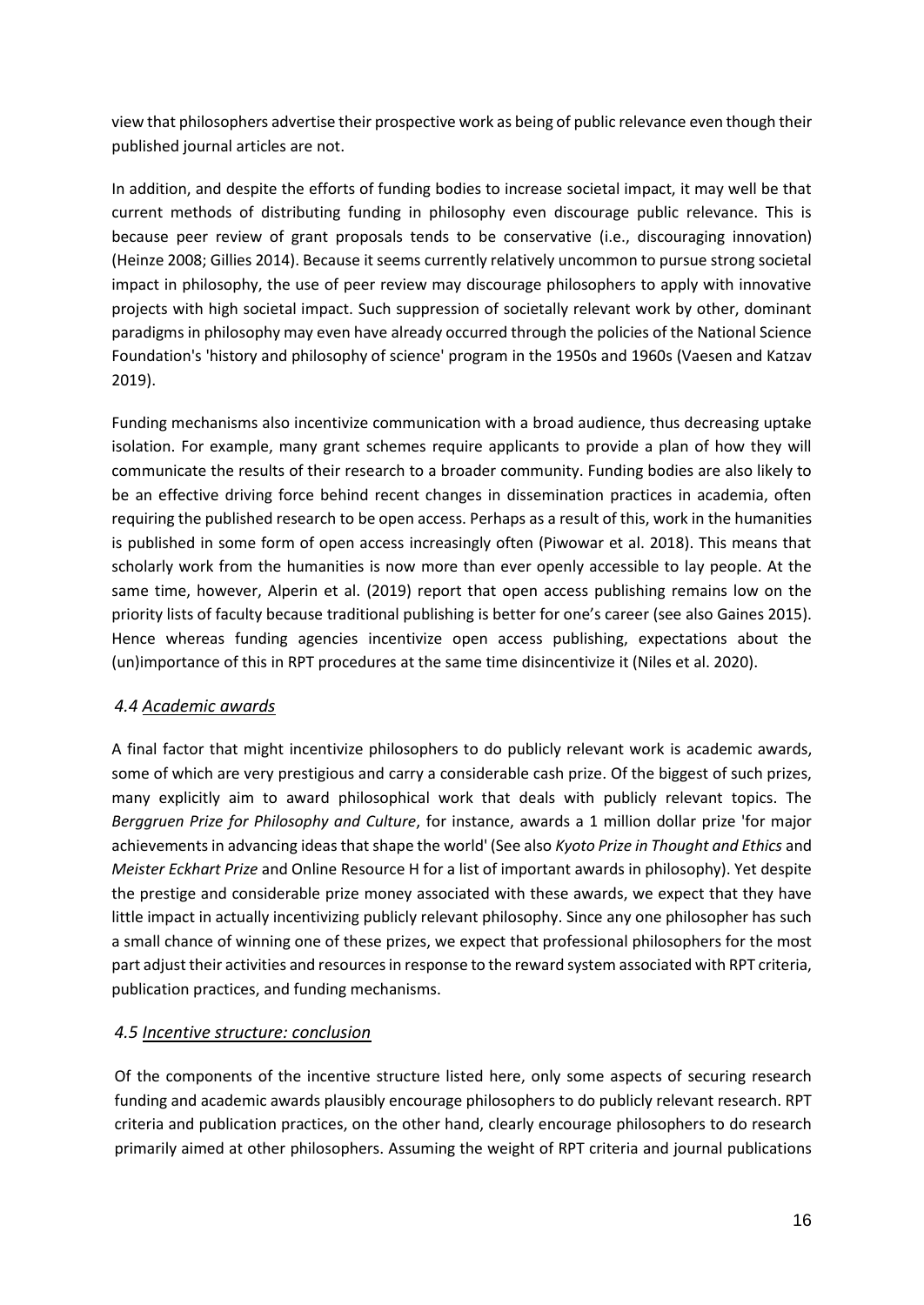to be far stronger than that of awards and even funding, this suggests that the incentive structure of philosophy is likely an important driver behind work in philosophy that is not publicly relevant.

Let us, before we continue, take stock of the paper so far. Over the previous sections, we have provided empirical support for the popular claim that philosophical research is often not publicly relevant (i.e., isolated), and that this is undesirable because philosophy is largely publicly funded. We have argued that the incentive structure of philosophy is likely to be an important cause of this problem. In the remainder of this paper, we discuss a range of solutions for this problem. For these solutions, we start from two general principles suggested by the previous sections.

First, because LEMM tends to be more isolated than PoS and VT, one way of making philosophy more publicly relevant is to shift philosophical effort from LEMM to work in PoS and VT. Note that we do *not* mean to argue that LEMM should be replaced by PoS and VT. Rather, we argue that the balance is off and should be shifted: while currently LEMM dominates PoS and VT, we should move to a distribution of research effort where research in PoS and VT outnumbers foundational work in LEMM. Such foundational work may well be necessary to enable good PoS and VT, and without it the latter could be reduced to mere commentary on social issues without any particular expertise.<sup>12</sup> However, LEMM should not dominate PoS and VT if we want philosophy to be publicly relevant. The solutions we discuss below are thus meant to change the relative proportion of applied and fundamental work, not to entirely abolish the latter.

Second, solutions to the problem of isolation in philosophy should try to change the incentive structure of philosophy. This should not be taken to mean that individual-level changes are not important. There is a strong movement in philosophy towards publicly engaged work and we think that such individual-level changes are a crucial part of the solution (Nguyen 2019). However, we argue that they should be complemented by direct changes in the incentive structure as well. We discuss individual-level changes in section 5 and incentive-level changes in section 6.

# **5 Solutions I: Individual changes**

We are, of course, not the first to make suggestions about how philosophy can be made more publicly relevant. There is a well-established and rapidly growing movement in philosophy trying to bring it closer to the world out there, and philosophers keen to have an impact can build on a wide range of existing initiatives and approaches. Under different names such as 'public philosophy,' 'field philosophy,' '(socially) engaged philosophy of science' and 'socially responsible philosophy of science,' philosophers are increasingly trying to have a direct impact with their work (see, among many others, Brister & Frodeman 2020; Cartieri & Potochnik 2014; Fehr & Plaisance 2010; Frodeman & Briggle 2016; Frodeman 2017; Plaisance & Elliott 2020). This has resulted in various organizations devoted to this aim, as well as a range of strategies, guidelines and interesting case studies that can help philosophers hoping to have an impact with their work (Hicks & Holbrook 2020; Nguyen 2019).

Barring a few exceptions (which we discuss in section 6), all solutions proposed by these papers and initiatives are ways in which individual philosophers can change their behaviour to do more relevant

 $12$  Though some would argue that this is in line with what philosophy should aim to be (Frodeman & Briggle 2016).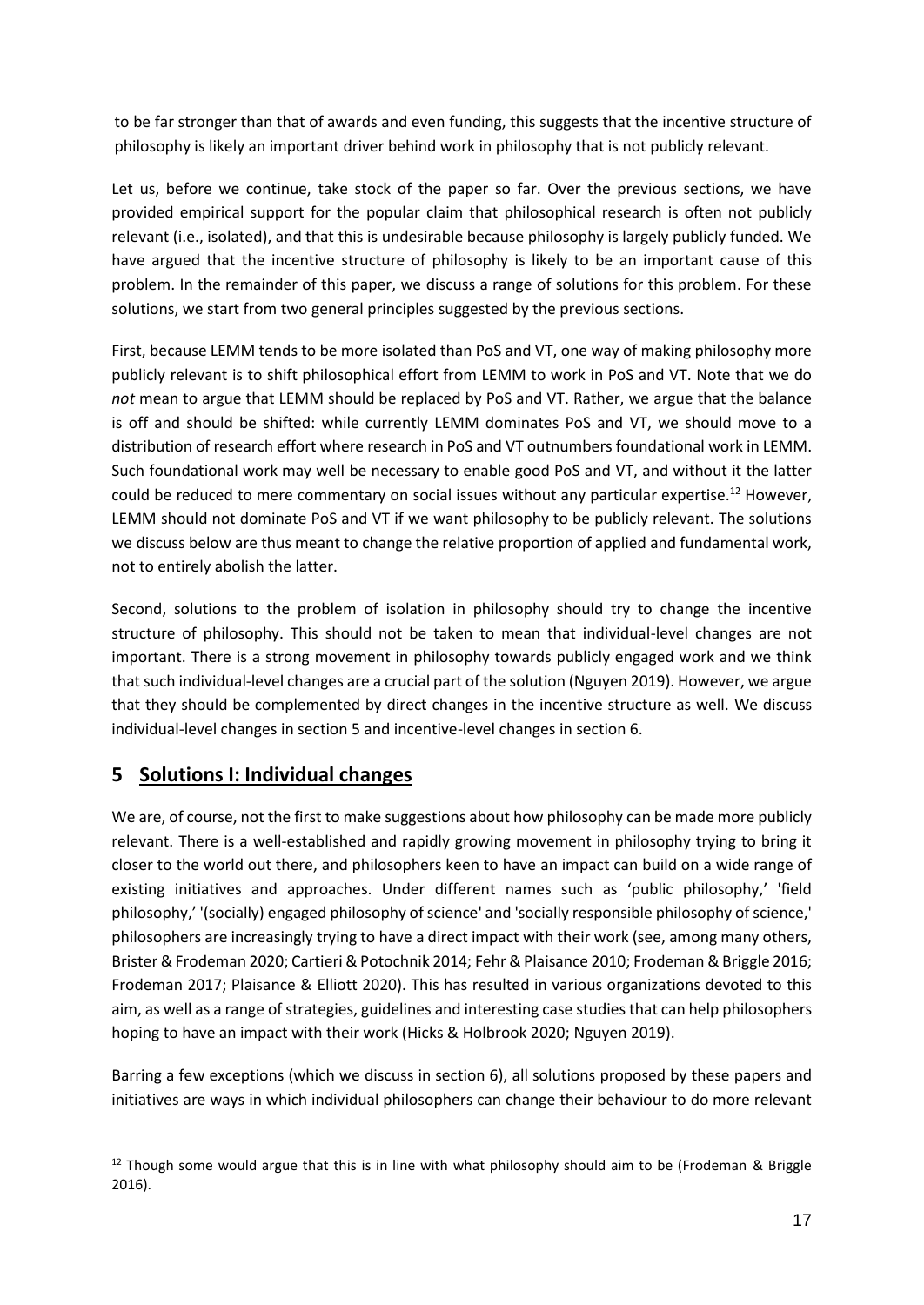work or enable others to do more relevant work. One common suggestion is to improve the recognition of publicly relevant philosophy, for example with designated awards or simply by advocating its importance in public (Burroughs 2020; Plaisance et al. 2019; Tiberius 2017). Another common suggestion is to implement publicly relevant philosophy into undergraduate teaching, or organize designated workshops or courses to teach graduate students and faculty how to do publicly relevant philosophy (O'Meara & Jaeger 2006; Plaisance et al. 2021; Tiberius 2017). There are now ample case studies, practical suggestions and even general frameworks available that can serve as starting points for such courses or philosophers trying to change their work (see in particular Plaisance & Elliott 2020). In addition, philosophers wanting to do publicly relevant work can try to collaborate with one of the many societies and initiatives that already exist, and the Public Philosophy Network even offers a mentoring service for university faculty who want to implement their publicly relevant work in their promotion or tenure files.<sup>13</sup>

Unfortunately, however, there is very little empirical research that tells us which of these strategies is most effective. From the little empirical research that exists, at least one clear lesson emerges: impactful work typically requires direct involvement of stakeholders and end-users throughout the research project. Thus, rather than simply communicating research findings to non-academic audiences (or researchers from different disciplines), they should be part of the knowledge generation and design of the research (Aiello et al. 2020). Similarly, a qualitative study by Plaisance et al. (2021) found that direct, face-to-face interactions were the main pathway for philosophers of science to have a broader impact. These findings are interesting, as engaged scholarship very often consists in communicating one's findings to policymakers and a lay audience, rather than in a collaboration with these groups (Saltmarsh et al. 2009).

In addition, Aiello et al.'s (2020) survey of high-impact research in the social sciences and humanities shows that two other strategies are particularly effective for researchers wanting to do publicly relevant work. First, research with substantial societal impact typically has an active and explicit strategy for achieving it. This means that one should not simply think about disseminating one's research to lay communities once the research is done. Rather, such dissemination, along with other forms of engagement, should be part of the research project from the start (Plaisance & Elliott 2020). And second, impactful work in the humanities and social sciences is typically evidence-based. One way of increasing the potential impact of one's research, then, would be to implement empirical methods along with more traditional methods like conceptual analysis (Pence & Ramsey 2018).

These individual solutions are a matter of responsibility and willingness. However, a change of culture relying solely on intrinsic motivation is unlikely to resolve the problem of philosophy's isolation fully. First, turning around the discipline's culture is likely to be very hard. Studies show that disciplines engaged in pure research and 'soft scholarship' (in contrast with the hard sciences) are generally the least likely to pursue engaged research (Doberneck & Schweitzer 2017). In addition, researchers of color and women tend to engage more often in engaged research than white men (Antonio 2002; Antonio et al. 2000; Baez 2000; Demb & Wade 2012; O'Meara 2003), and philosophy is still dominated by the latter (Dotson 2013).<sup>14</sup>

<sup>13</sup> https://www.publicphilosophynetwork.net/resources

<sup>&</sup>lt;sup>14</sup> For recent numbers on diversity in philosophy, see Schwitzgebel (2020).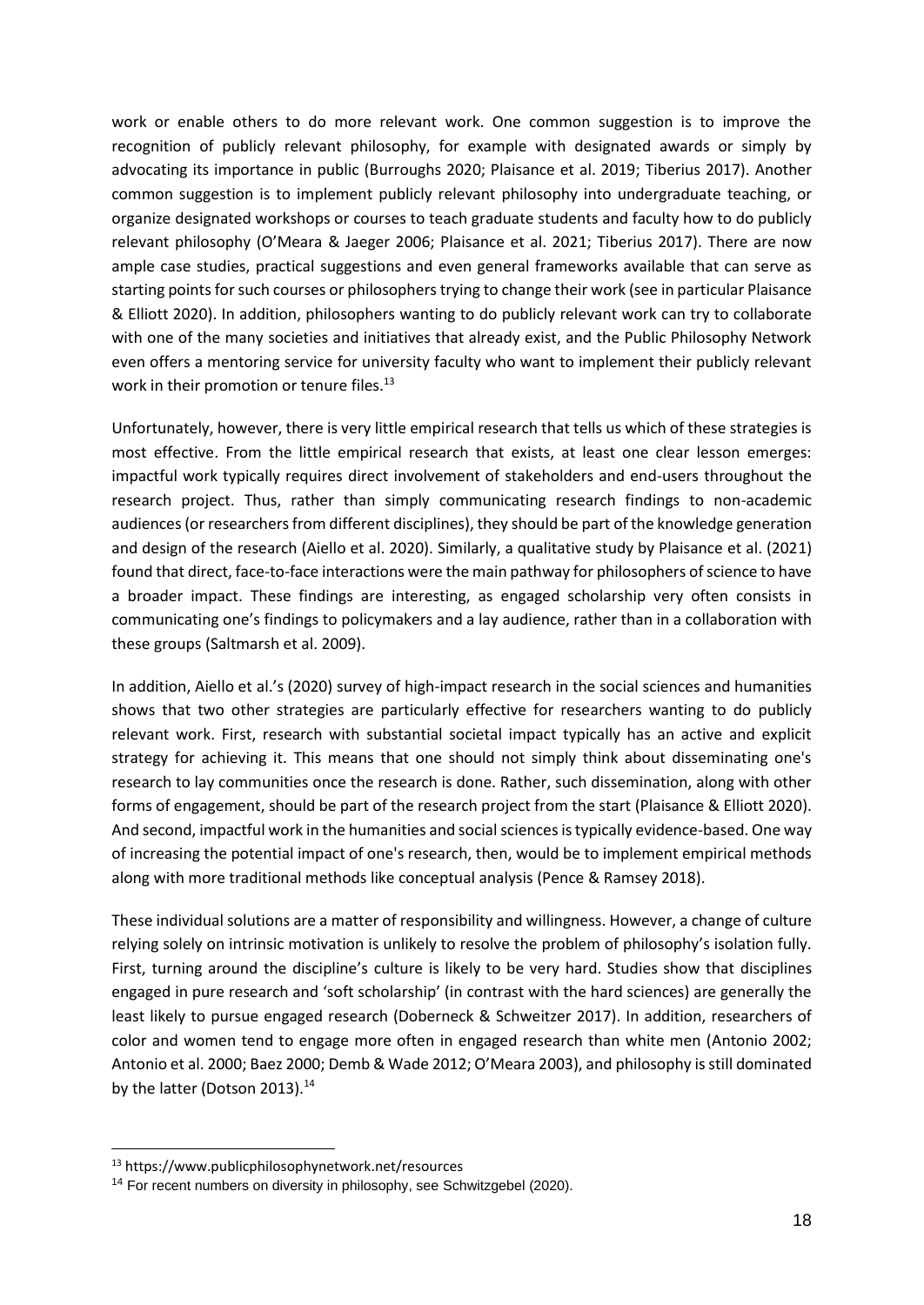Second, the individual-level changes that are discussed – selecting publicly relevant topics, changing dissemination practices, etc.  $-go$  against the current incentive structure of philosophy. Hence, many philosophers probably cannot afford to make such changes if they want to meet tenure conditions or bolster their publication record.<sup>15</sup> Indeed, survey research shows that philosophers generally value engaged research and communication with a broad audience (Plaisance et al. 2019; Tiberius 2017). This means that they are already intrinsically motivated to pursue such research but that extrinsic motivations are often simply stronger. This is confirmed by the fact that scholars typically choose engagement activities that take up little time, and that they indicate that increasing engaged scholarship's weight in RTP criteria is the best way to encourage it (Demb & Wade 2012; Hinck & Brandell 2000). This is what Burroughs (2020, p.3) calls 'the problem of two lives': juggling "both the traditional requirements for employment and advancement in their institution [...] alongside the time and energy-intensive work required to develop public philosophy project(s)." Because of this problem of two lives, fulfillment of the impact agenda is unlikely if the dominant incentive structures in academia do not reward engaged scholarship or penalize isolated research.<sup>16</sup> This means that making philosophy more publicly relevant requires changing the incentive structure of philosophy.

## **6 Solution II: Changing the incentive structure**

Large-scale individual change in behavior is only likely to occur if there is no cost to it or if it also benefits philosophers in other ways than the mere satisfaction one gets from having a societal impact. In this section, we discuss changes to RPT criteria, publication practices, and funding mechanisms that could facilitate such large-scale individual change. These changes are harder to effect than those discussed in section 5. This might explain why these incentive-level changes – apart from those discussed in 6.1 – generally get little attention in the literature on publicly relevant philosophy. For the same reason, the solutions we discuss come with a caveat: the incentive system of academia is complex and changing it to encourage publicly relevant work might affect various other aspects of academic work. This means that the solutions we discuss may have unwanted side effects. We try to point to these briefly where they are foreseeable, but it is clear that such effects are often hard to predict.

We should also note that we limit our discussion to solutions that are *relatively* easy to realize. For example, we agree with Frodeman and Briggle (2016) that one way of making philosophy more publicly relevant would be to hire philosophers at institutions specialized in the domains that these philosophers can be of relevance for, rather than at designated philosophy departments. However, we do not see a realistic path towards such drastic institutional change and have therefore omitted it from our discussion.

## *6.1 RPT criteria and institutional changes*

<sup>&</sup>lt;sup>15</sup> There are of course individual-level changes that philosophers can make at no cost. In their role as reviewers, philosophers exert some influence on the kinds of papers that get published. Given that journals mostly let reviewers choose which criteria to base their judgement on, they are free to take public relevance into consideration in deciding whether a paper should be published.

<sup>&</sup>lt;sup>16</sup> See also Wittkower et al. (2013) and Moher et al. (2018) and the statement of the APA on public philosophy: https://www.apaonline.org/page/publicphilosophy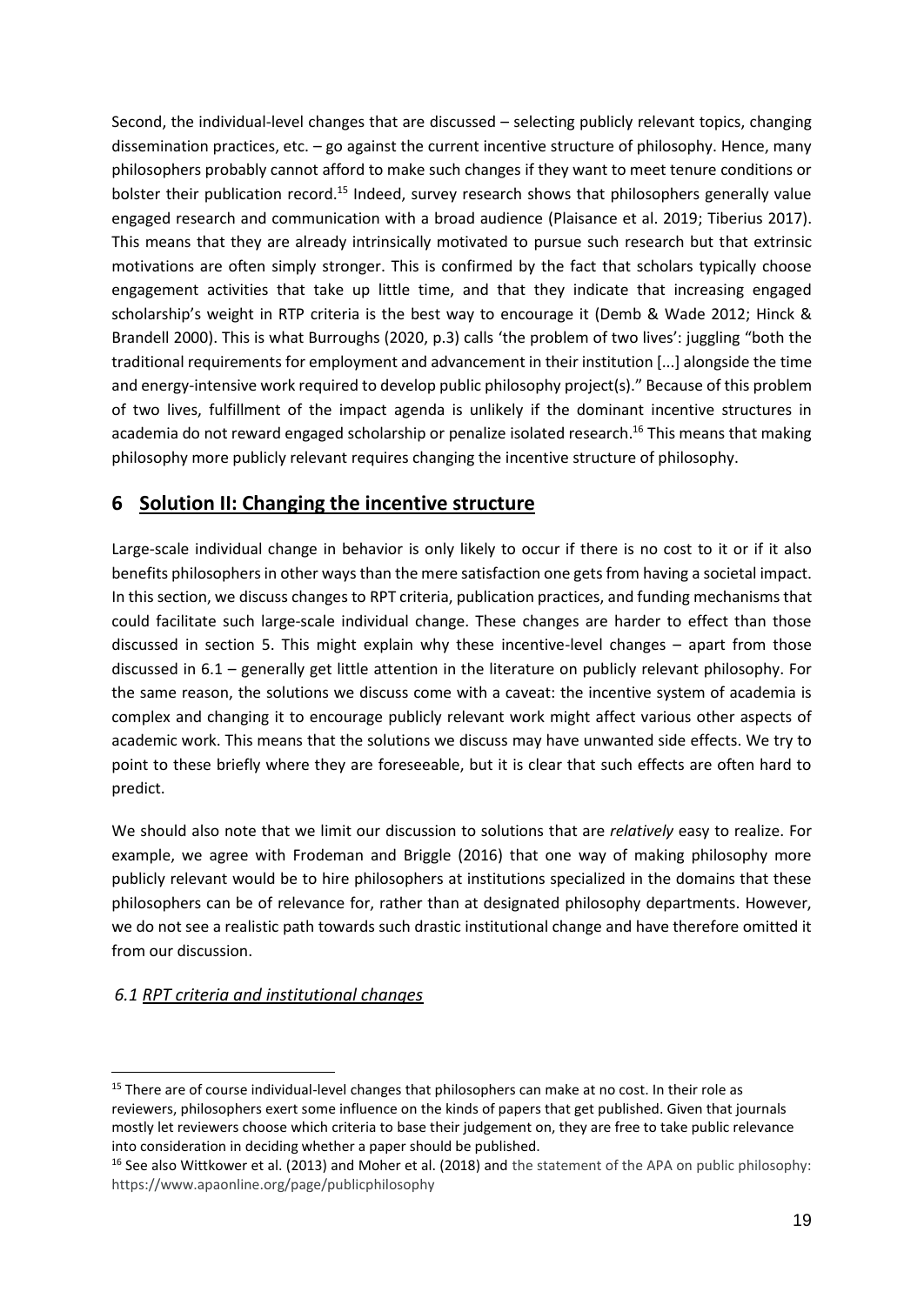One obvious way in which institutional change could facilitate publicly relevant philosophy is by hiring researchers that do publicly relevant work. The tests in section 3 suggest that one good strategy here is to hire more philosophers that focus on topics in PoS and VT and fewer philosophers specializing in LEMM. Such a change in hiring practices would not only produce more publicly relevant work but would also incentivize philosophers looking for a job to do such work.

More generally, philosophy departments could reward publicly relevant scholarship through the RTP criteria they utilize (Burroughs 2020; Plaisance et al. 2021; Tiberius 2017). Most obvious here is including clear and formal criteria for impact, similar to the citation and publication metrics that are already commonly used. Another option is to include professional practice portfolios (with e.g. letters from community members) as a requirement in tenure or promotion files (Burroughs 2018). The downside of the former is that altmetrics, like all metrics, do not always capture what we are after, are susceptible to gaming, and come with an administrative cost (Pedersen et al. 2020). The downside of the latter is that such portfolios are not as clear a target as traditional metrics used for evaluation and hence may be less effective in changing researchers' behavior. It is therefore important to complement any new criteria with a system to document as many forms of publicly relevant philosophy as possible (Sandmann et al. 2008). Another way to ensure that various dimensions of publicly relevant work are captured is to involve non-academic stakeholders in the review procedures of tenure and promotion files (Burroughs 2020).

Institutions can also provide seed funding and incentive grants for engaged work. These are likely to be effective because, as we indicate below, traditional peer-reviewed project funding may well disincentivize engaged work. Hence, dedicated impact-oriented grants may lift an important barrier to doing engaged research (Ward 1998). Indeed, researchers indicated in a survey by Demb and Wade (2012) that new grants for engagement would be the most effective way to increase engagement activities.

Unfortunately, empirical research on the efficacy of these measures is scarce. However, the little research that exists suggests that these institutional changes are effective. In a large survey study by O'Meara and colleagues (O'Meara 2005), the Chief Academic Officers of institutions who implemented these changes recently were significantly more likely to report an increase in publicly relevant scholarship than their colleagues at universities that did not adopt such policies. More precisely, they reported an increase in chances to get tenure or promotion based on public engagement, an increase in the proportion of tenure and promotion files that emphasize such engagement, and an increase in the impact of the research on the local community and state (O'Meara 2005). Interestingly, academic officers at institutions with impact-oriented policies were also more likely to report an increase in the overall satisfaction of faculty with the reward system (O'Meara 2006).

#### *6.2 Changing publication practices*

Because journal publications are the main currency of prestige in philosophy, and thus play an important role in hiring, promotion, and tenure conditions, they provide very effective means to intervene in the kinds of work philosophers do. That is, if journal publications require societally impactful work, then philosophers are likely to do such work.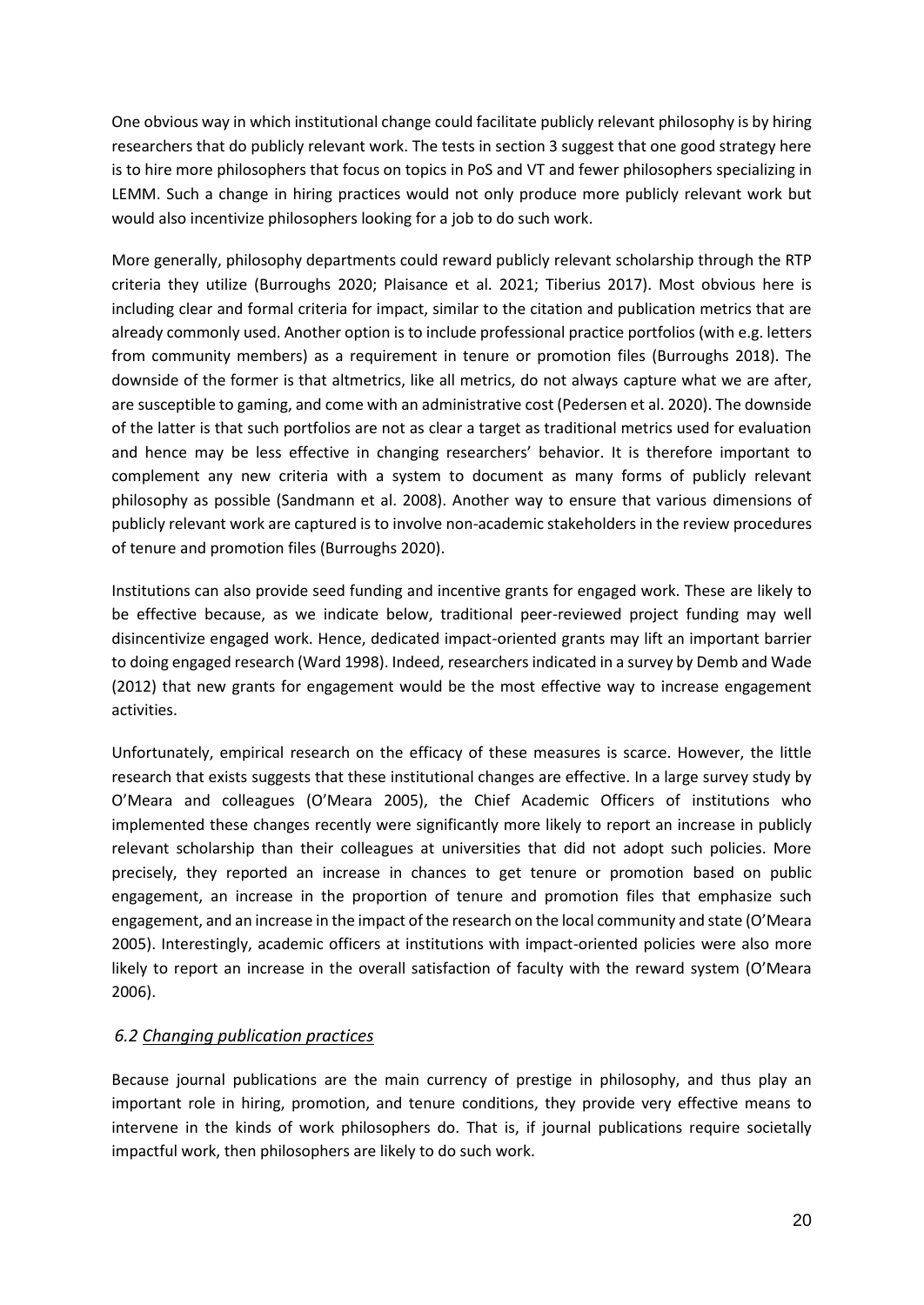Because peer review is the main mechanism used for deciding which research gets published, changes to peer review are likely to be most effective. Like for grant review, one solution could be to use nondisciplinary reviewers as a way of evaluating societal impact. This is likely to be effective because it would discourage research that is highly isolated or aimed at a very small research community. As many journals in philosophy of science regularly invite scientists to review philosophical papers, this is already common practice. There is, as far as we know, only one philosophical journal that currently uses a 'community' reviewer in a process of formative peer review. In this process, an academic and a community reviewer support a paper through its development and ensure that it meets the criteria of accessibility and relevance (among others). $17$  Of course, even though this journal shows that community reviews are possible, more research would be needed to investigate this strategy's efficacy, practical difficulties and other downsides.

An alternative to changing the reviewers would be to change the criteria for review. As we discussed above, most journals in philosophy have no explicit list of criteria and any criteria we could find typically did not include public relevance or related notions. An easy way to incentivize societally relevant work, then, would be to adopt an explicit list of criteria and give enough weight to criteria like public relevance and how broad the potential readership of a paper is. Finally, philosophy could be made more accessible to the broader public by making publications more accessible (e.g., through Open Access). However, we are afraid that this would only be effective if there are also fewer papers that are content isolated.

#### *6.3 Changing publication practices*

Because many philosophers rely on funding agencies to finance their research, these agencies exert a strong influence over the kinds of research that philosophers can do. Thus, one way to encourage philosophers to have a societal impact is to adapt the way these funders distribute their resources. Once again, one effective strategy in philosophy would be to shift funding from LEMM to PoS and VT, for example by dedicated grants. The potential efficacy of a dedicated funding campaign is illustrated by the way the practices in the National Science Foundation's 'history and philosophy of science' program in the 1950's shifted funding away from value-laden approaches to philosophy (Vaesen & Katzav 2019).

In addition to dedicated calls, general changes in funding mechanisms too could incentivize publicly relevant philosophy. Currently, a large proportion of these resources is distributed through peerreviewed project funding, and various common strategies to incentivize impact consist in minor changes to this method. As discussed above, many funding bodies attempt to increase public relevance by including it in the criteria for peer review of grant proposals, but it is unclear whether that strategy is effective. One of the main worries is that most academics have little expertise on societal impact and so are in a bad position to evaluate it.<sup>18</sup> One way to address this problem is to make peer review transdisciplinary and interdisciplinary, that is include both impact experts and societal stakeholders in the review process (Frodeman & Briggle 2012; Holbrook & Hrotic 2013). This has the added benefit of making the review process more democratic. Impact is, after all, at least

<https://publicphilosophyjournal.org/instructions-for-participants/>

<sup>&</sup>lt;sup>17</sup> The journal in question is the Public Philosophy Journal, see

<sup>&</sup>lt;sup>18</sup> Though, interestingly, they seem confident of their judgement (Holbrook and Hrotic 2013).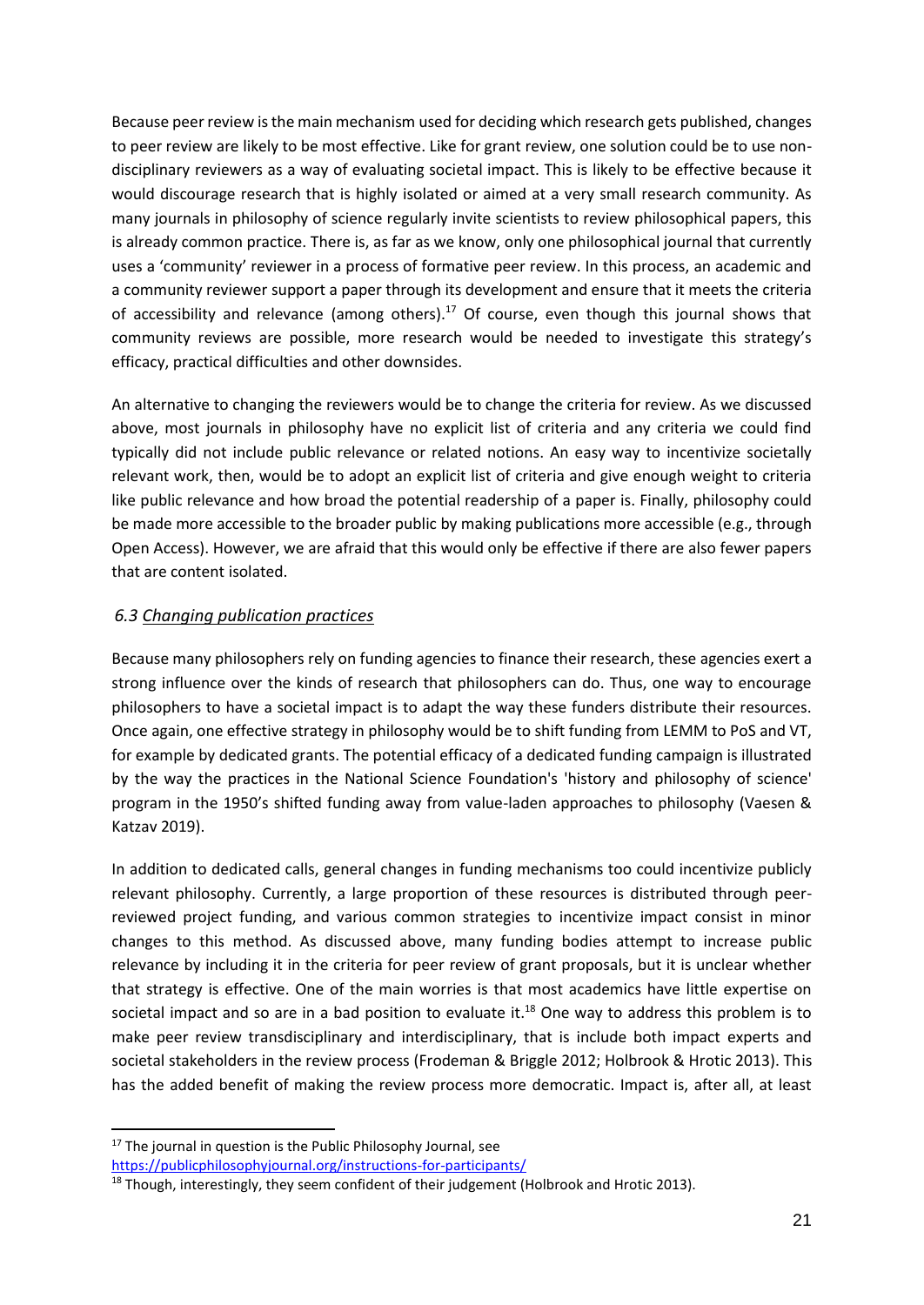partially a matter of judging what is important for society, and the inclusion of laypeople would mean that a larger diversity of value-judgements is represented. Pre-review training could then be used to calibrate these various reviewers and increase inter-rater reliability (Derrick & Samuel 2017). Various funding bodies already include such non-disciplinary reviewers but no large-scale empirical research on the efficacy of this strategy has been done so far (Frodeman & Briggle 2012).

Funding agencies can also intervene at other stages of the funding process. For example, many funding bodies try to encourage societal impact by putting it in the eligibility criteria and grant calls. This can range from asking user input in designing grant calls, to encouraged or required collaboration with users while developing the grant or even a list of societal partners and hard requirements for collaboration with such partners (Arnott et al. 2020).

A more radical option for change would be to replace peer review of grant proposals with alternative funding methods, such as lotteries (Fang & Casadevall 2016) and baseline funding (Vaesen & Katzav 2017). There is a growing body of research that suggests that these methods of distributing funding are epistemically and ethically desirable, although it is hard to predict the effect that drastic changes would have (Guthrie et al. 2018). The point here is that these alternative methods may be more effective choices to enable impactful philosophy as they are unlikely to be conservative and give researchers the freedom to diverge from established standards and paradigms. Again, however, there is no empirical research that confirms this.

While all these solutions are promising and are being implemented increasingly often, it is unclear how effective they are given that empirical studies are lacking (Holbrook & Hrotic 2013). Hence, the main solution here is second-order: funding bodies should use the data they have to evaluate which strategies are best to foster societal impact and to identify potential downsides of all strategies (see also Moher et al. 2018). As increasingly more sophisticated tools for measuring such impact are being developed, funding bodies could launch experimental calls in order to, ultimately, fine-tune their methods of distribution to their aim of funding research with societal impact.

# **7 Conclusions**

This paper has provided empirical evidence that philosophical research, and LEMM in particular, is often isolated from the broader public and in that sense lacks public relevance. We think this is a problem because philosophy is publicly funded. Solving this problem requires trying to change individual behavior but more importantly also the incentive structure of philosophy. We have discussed a range of individual-level and incentive-level changes that could be used to do this. While we realize that many of these solutions are likely to meet strong resistance or are hard to implement, we hope that they can serve as a starting point for further debate and can contribute to making academic philosophy more publicly relevant.

## **Acknowledgements**

Stijn Conix gratefully acknowledges funding from the Flemish Research Council (FWO; Grant No. 3H200026). Olivier Lemeire gratefully acknowledges funding from the Flemish Research Council (FWO; Grant No. 12S0220N). We also thank Alexander Michael Witkamp, Alejandro Gordillo García, Phyla Kupferschmidt, Dashan Xu and Samuel Sheldon Laves for rating the abstracts for study 1.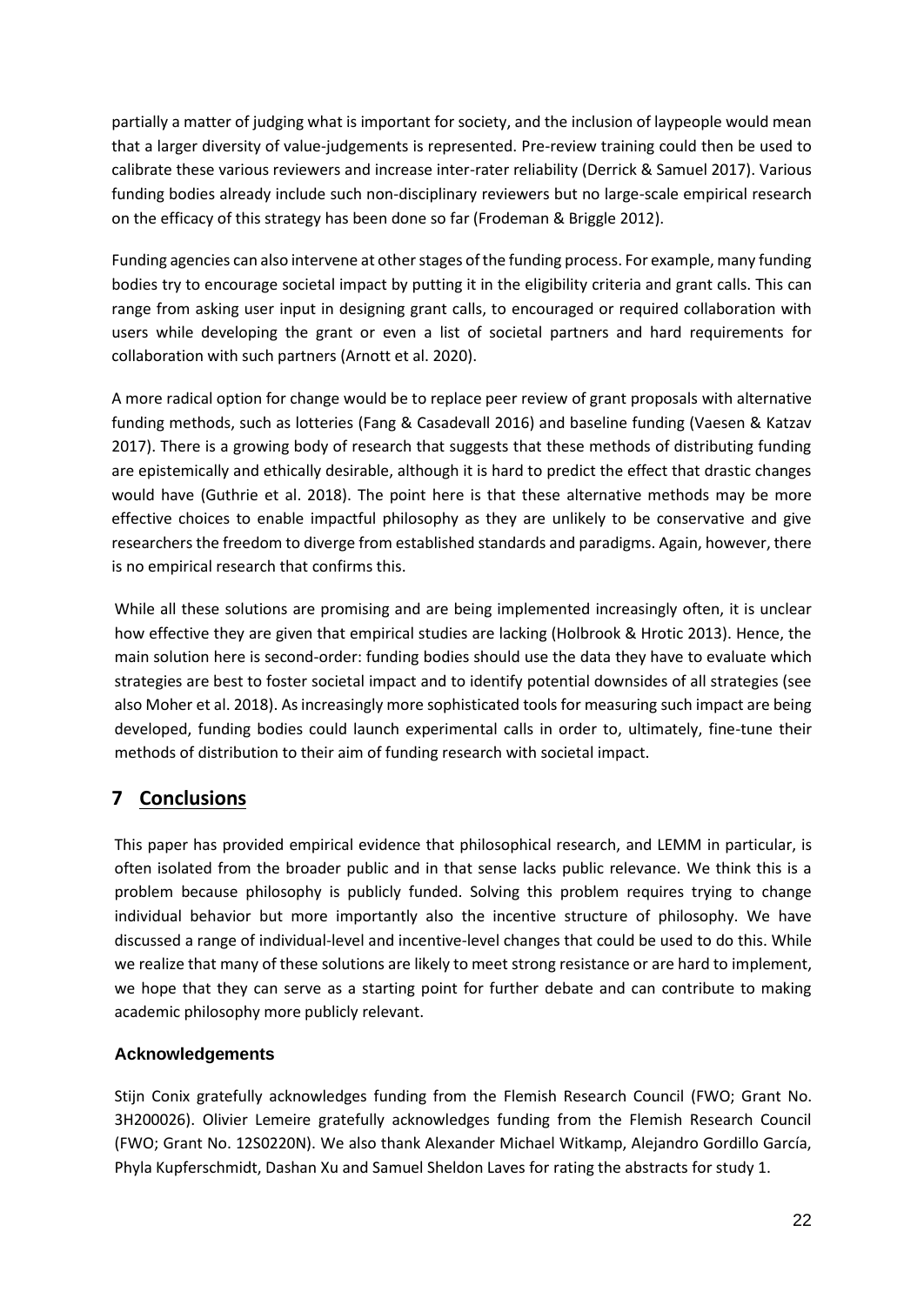## **References**

- Acker S, Webber M (2016) Discipline and Publish: The Tenure Review Process in Ontario Universities. In: Shultz L, Viczko M (eds) Assembling and Governing the Higher Education Institution: Democracy, Social Justice and Leadership in Global Higher Education. Palgrave Macmillan UK, London, pp 233–255.
- Adams J (2005) Early citation counts correlate with accumulated impact. Scientometrics, 63(3): 567– 581.
- Aiello E, Donovan C, Duque E, et al (2020) Effective strategies that enhance the social impact of social sciences and humanities research. Evidence & Policy: A Journal of Research, Debate and Practice 17(1):131-146. https://doi.org/10.1332/174426420X15834126054137
- Alperin JP, Muñoz Nieves C, Schimanski LA, et al (2019) How significant are the public dimensions of faculty work in review, promotion and tenure documents? eLife 8:e42254. https://doi.org/10.7554/eLife.42254
- Antonio AL (2002) Faculty of Color Reconsidered: Reassessing Contributions to Scholarship. The Journal of Higher Education 73:582–602. https://doi.org/10.1353/jhe.2002.0043
- Antonio AL, Astin HS, Cress CM (2000) Community Service in Higher Education: A Look at the Nation's Faculty. The Review of Higher Education 23:373–397. https://doi.org/10.1353/rhe.2000.0015
- Arnott JC, Kirchhoff CJ, Meyer RM, et al (2020) Sponsoring actionable science: what public science funders can do to advance sustainability and the social contract for science. Current Opinion in Environmental Sustainability 42:38–44. https://doi.org/10.1016/j.cosust.2020.01.006
- Baez B (2000) Race-related service and faculty of color: Conceptualizing critical agency in academe. Higher Education 39:363–391. https://doi.org/10.1023/A:1003972214943
- Bornmann L (2015) Alternative metrics in scientometrics: a meta-analysis of research into three altmetrics. Scientometrics 103:1123–1144. https://doi.org/10.1007/s11192-015-1565-y
- Bornmann L (2014) Do altmetrics point to the broader impact of research? An overview of benefits and disadvantages of altmetrics. Journal of Informetrics 8:895–903. https://doi.org/10.1016/j.joi.2014.09.005
- Bornmann L (2013) What is societal impact of research and how can it be assessed? a literature survey. Journal of the American Society for Information Science and Technology 64:217–233. https://doi.org/10.1002/asi.22803
- Brister E, Frodeman R (2020) A Guide to Field Philosophy: Case Studies and Practical Strategies. Routledge.
- Burroughs, M (2020) Supporting Public Philosophy: Two Lives and Three Strategies. Public Philosophy Journal, 3(2).
- Burroughs, M (2018) How to survive a crisis: reclaiming philosophy as a public practice. Palgrave Communications, 4(1), 1–5. https://doi.org/10.1057/s41599-018-0163-z
- Cartieri F, Potochnik A (2014) Toward Philosophy of Science's Social Engagement. Erkenntnis 79:901–916.<https://doi.org/10.1007/s10670-013-9535-3>
- Chi PS, Conix S (2021) Measuring the Isolation of Research Topics in Philosophy. Preprint archived at [http://philsci-archive.pitt.edu/19083/.](http://philsci-archive.pitt.edu/19083/)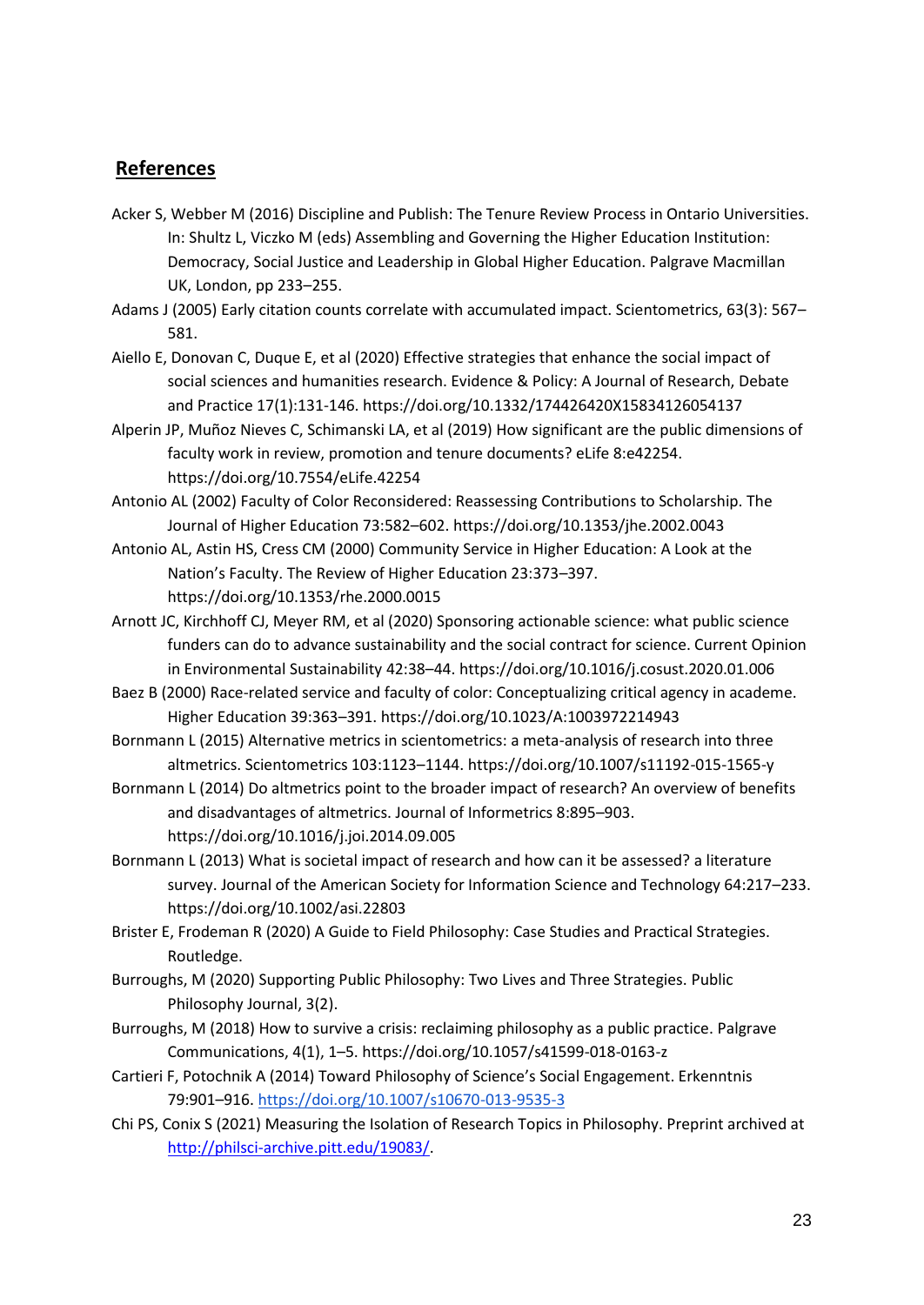- Chi PS (2016) Differing disciplinary citation concentration patterns of book and journal literature? Journal of Informetrics 10(3): 814-829.
- Costas R, Zahedi Z, Wouters P (2015) Do "altmetrics" correlate with citations? Extensive comparison of altmetric indicators with citations from a multidisciplinary perspective. Journal of the Association for Information Science and Technology 66:2003–2019. https://doi.org/10.1002/asi.23309
- Darling ES, Shiffman D, Côté IM, Drew JA (2013) The role of twitter in the life cycle of a scientific publication. arXiv:13050435 [physics, q-bio]
- Demb A, Wade A (2012) Reality Check: Faculty Involvement in Outreach & Engagement. The Journal of Higher Education 83:337–366. https://doi.org/10.1353/jhe.2012.0019
- Dennett DC (2006) Higher-order truths about chmess. Topoi 25:39–41. https://doi.org/10.1007/s11245-006-0005-2
- Derrick G, Samuel G (2017) The future of societal impact assessment using peer review: preevaluation training, consensus building and inter-reviewer reliability. Palgrave Communications 3:1–10. https://doi.org/10.1057/palcomms.2017.40
- Doberneck DM, Schweitzer JH (2017) Disciplinary Variations in Publicly Engaged Scholarship: An Analysis Using the Biglan Classification of Academic Disciplines. JHEOE 21:78–103
- Dotson, K (2013) "How is this paper philosophy?." Comparative Philosophy 3(1): 121-121.
- Fang FC, Casadevall A (2016) Research Funding: the Case for a Modified Lottery. mBio 7:e00422-16. https://doi.org/10.1128/mBio.00422-16
- Fehr C, Plaisance K (2010) Socially relevant philosophy of science: an introduction. Synthese 177:301–316. https://doi.org/10.1007/s11229-010-9855-7
- Frodeman R (2017) The impact agenda and the search for a good life. Palgrave Communications 3:1– 6. https://doi.org/10.1057/palcomms.2017.3
- Frodeman R, Briggle A (2016) Socrates Tenured: The Institutions of Twenty-first-century Philosophy. Rowman & Littlefield International.
- Frodeman R, Briggle A (2012) The Dedisciplining of Peer Review. Minerva 50:3–19. https://doi.org/10.1007/s11024-012-9192-8
- Gaines AM (2015) From Concerned to Cautiously Optimistic: Assessing Faculty Perceptions and Knowledge of Open Access in a Campus-Wide Study. Journal of Librarianship and Scholarly Communication 3(1). http://dx.doi.org/10.7710/2162-3309.1212
- Gillies D (2014) Selecting applications for funding: why random choice is better than peer review. RT A Journal on Research Policy and Evaluation 2(1)[. https://doi.org/10.13130/2282-5398/3834](https://doi.org/10.13130/2282-5398/3834)
- Glänzel W (2008) Seven myths in bibliometrics. About facts and fiction in quantitative science studies. In: Kretschmer H & Havemann F (Eds.), Proceedings of WIS 2008. Germany, Berlin pp. 1–10
- Green RG, Baskind FR (2007) The second decade of the faculty publication project: Journal article publications and the importance of faculty scholarship. Journal of Social Work Education 43:281–295
- Guthrie S, Ghiga I, Wooding S (2017) What do we know about grant peer review in the health sciences?. *F1000Research*, *6*.
- Heinze T (2008) How to sponsor ground-breaking research: A comparison of funding schemes. Sci Public Policy 35:302–318. https://doi.org/10.3152/030234208X317151
- Hicks D, Holbrook JB (2020) A Cartography of Philosophy's Engagement with Society. Minerva 58:25– 45[. https://doi.org/10.1007/s11024-019-09384-3](https://doi.org/10.1007/s11024-019-09384-3)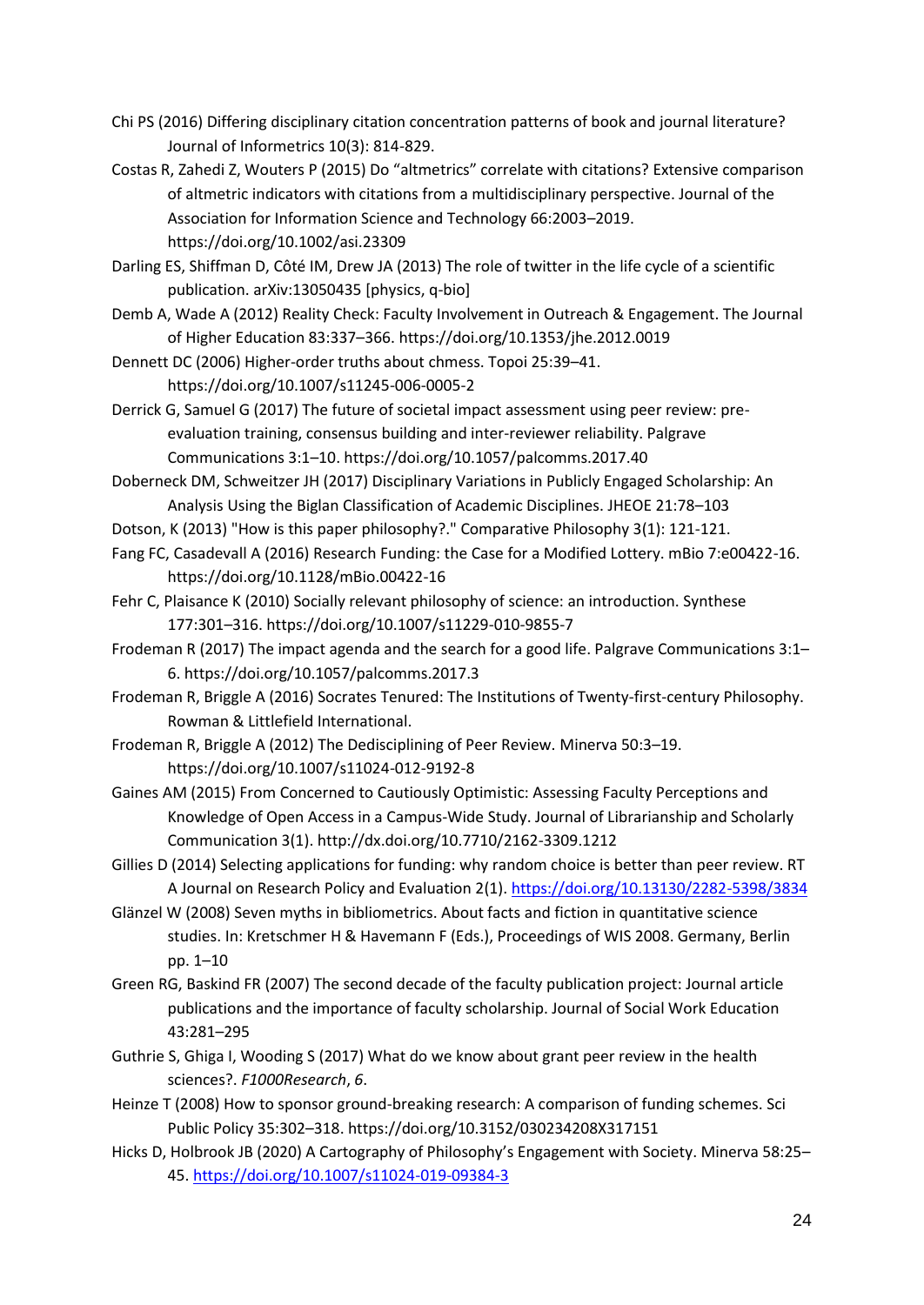- Higgins A, Smith B (2013) A Citation Based View of the Ontology Community in Philosophy. In Proceedings of the ACM Web Science 2013.
- Hinck S, Brandell ME (2000) The Relationship between Institutional Support and Campus Acceptance of Academic Service Learning. American Behavioral Scientist 43:868–881. https://doi.org/10.1177/00027640021955522
- Holbrook JB, Frodeman R (2011) Peer review and the ex ante assessment of societal impacts. Res Eval 20:239–246. https://doi.org/10.3152/095820211X12941371876788
- Holbrook JB, Hrotic S (2013) Blue skies, impacts, and peer review. RT A Journal on Research Policy and Evaluation 1(1). https://doi.org/10.13130/2282-5398/2914
- Holland BA (2016) Factors and Strategies That Influence Faculty Involvement in Public Service. Journal of Higher Education Outreach and Engagement 20:63–71
- Hrotic S (2013) Survey of the philosophic discipline. Minerva, 51(1), 93-122.
- Jaeger AJ, Thornton CH (2006) Neither Honor nor Compensation: Faculty and Public Service. Educational Policy 20:345–366. https://doi.org/10.1177/0895904805284050
- Kitcher P (2011) Philosophy Inside Out. Metaphilosophy 42:248–260. https://doi.org/10.1111/j.1467-9973.2011.01684.x
- Kitcher P (2001) Science, Truth, and Democracy. Oxford University Press, Oxford
- Klavans R, Boyack KW (2017) Research portfolio analysis and topic prominence. Journal of Informetrics 11:1158–1174. https://doi.org/10.1016/j.joi.2017.10.002
- Konkiel S (2016) Altmetrics: Diversifying the Understanding of Influential Scholarship. Social Science Research Network, Rochester, NY.
- Langfeldt L, Scordato L (2016) Efficiency and flexibility in research funding. A comparative study of funding instruments and review criteria. Nordic Institute for Studies in Innovation, Research and Education
- Macfarlane B (2007) Defining and Rewarding Academic Citizenship: The implications for university promotions policy. Journal of Higher Education Policy and Management 29:261–273. https://doi.org/10.1080/13600800701457863
- McLevey J, Graham AV, McIlroy-Young R, et al (2018) Interdisciplinarity and insularity in the diffusion of knowledge: an analysis of disciplinary boundaries between philosophy of science and the sciences. Scientometrics 117:331–349. https://doi.org/10.1007/s11192-018-2866-8
- Mellers B, Hertwig R, Kahneman D (2001) Do Frequency Representations Eliminate Conjunction Effects? An Exercise in Adversarial Collaboration. Psychol Sci 12:269–275. https://doi.org/10.1111/1467-9280.00350
- Moed HF (2017) Applied Evaluative Informetrics. Springer International Publishing
- Moher D, Naudet F, Cristea IA, et al (2018) Assessing scientists for hiring, promotion, and tenure. PLOS Biology 16:e2004089. https://doi.org/10.1371/journal.pbio.2004089
- Nguyen CT (2019) Manifesto for Public Philosophy. In: Daily Nous. https://dailynous.com/2019/07/01/manifesto-public-philosophy-guest-post-c-thi-nguyen/. Accessed 27 Jan 2021
- Niles MT, Schimanski LA, McKiernan EC, Alperin JP (2020) Why we publish where we do: Faculty publishing values and their relationship to review, promotion and tenure expectations. PLOS ONE 15:e0228914. https://doi.org/10.1371/journal.pone.0228914
- O'Meara K (2003) Reframing Incentives and Rewards for Community Service-Learning and Academic Outreach. 1 8:201–220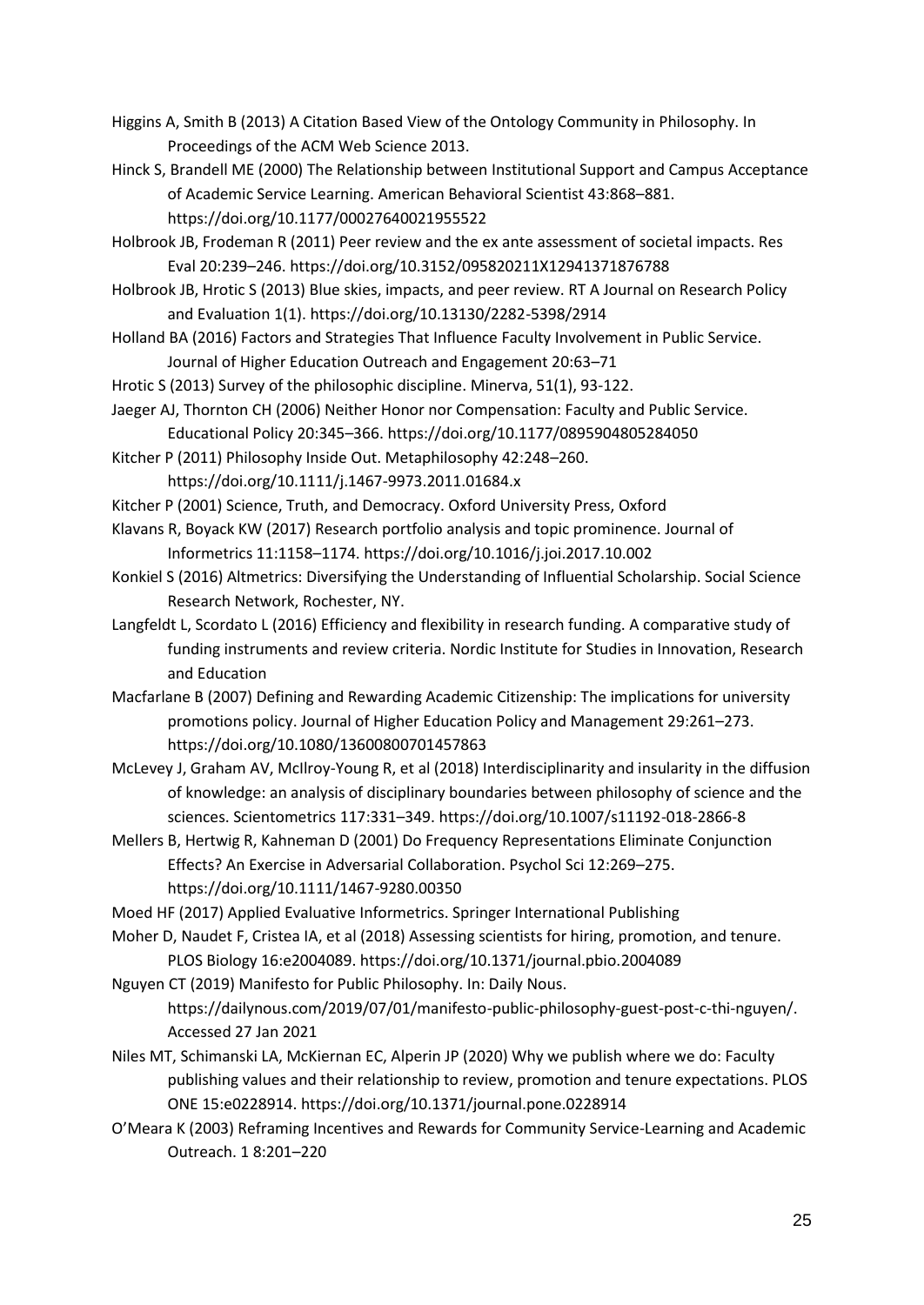- O'Meara KA (2005) Encouraging Multiple Forms of Scholarship in Faculty Reward Systems: Does It Make a Difference? Research in Higher Education 46:479–510
- O'Meara K (2006) Encouraging Multiple Forms of Scholarship in Faculty Reward Systems: Influence on Faculty Work Life. Planning for Higher Education 34:43–53
- O'Meara K (2008) Motivation for Faculty Community Engagement: Learning from Exemplars. JHEOE 12:7–30.
- O'Meara K, Jaeger AJ (2006) Preparing Future Faculty for Community Engagement: Barriers, Facilitators, Models, and Recommendations. Journal of Higher Education Outreach and Engagement 11:3–26
- Pedersen DB, Grønvad JF, Hvidtfeldt R (2020) Methods for mapping the impact of social sciences and humanities—A literature review. Res Eval 29:4–21. https://doi.org/10.1093/reseval/rvz033
- Pence CH, Ramsey G (2018) How to Do Digital Philosophy of Science. Philosophy of Science 85:930– 941. https://doi.org/10.1086/699697
- Peters I, Kraker P, Lex E, et al (2017) Zenodo in the Spotlight of Traditional and New Metrics. Front Res Metr Anal 2:13. https://doi.org/10.3389/frma.2017.00013
- Philippi CL (2019) Well-Ordered Science's Basic Problem. Philosophy of Science 87:365–375. https://doi.org/10.1086/707539
- Piwowar H (2013) Value all research products. Nature 493:159–159. https://doi.org/10.1038/493159a
- Piwowar H, Priem J, Larivière V, et al (2018) The state of OA: a large-scale analysis of the prevalence and impact of Open Access articles. PeerJ 6:e4375. https://doi.org/10.7717/peerj.4375
- Plaisance K, Graham AV, McLevey J, Michaud J (2019) Show me the numbers: a quantitative portrait of the attitudes, experiences, and values of philosophers of science regarding broadly engaged work. Synthese. 198(5):4603-4633.<https://doi.org/10.1007/s11229-019-02359-7>
- Plaisance K, Elliott K (2020) A Framework for Analyzing Broadly Engaged Philosophy of Science. Philosophy of Science 88:594–615.
- Plaisance KS, Michaud J, McLevey J. (2021). Pathways of influence: understanding the impact of philosophy of science in scientific domains. Synthese 199:4865–4896. <https://doi.org/10.1007/s11229-020-03007-1>
- Reale E, Avramov D, Canhial K, et al (2018) A review of literature on evaluating the scientific, social and political impact of social sciences and humanities research. Res Eval 27:298–308. https://doi.org/10.1093/reseval/rvx025
- Rip A (2000) Higher forms of nonsense. European Review 8:467–485
- Rose ME, Kitchin JR (2019) pybliometrics: Scriptable bibliometrics using a Python interface to Scopus. SoftwareX 10:100263. https://doi.org/10.1016/j.softx.2019.100263
- Saltmarsh J, Giles Jr. DE, O'Meara K, et al (2009) Community engagement and institutional culture in higher education: An investigation of faculty reward policies at engaged campuses. In: Creating our identities in service-learning and community engagement. IAP Information Age Publishing, Charlotte, NC, US, pp 3–29.
- Sandmann L, Saltmarsh J, O'Meara K (2008) An Integrated Model for Advancing the Scholarship of Engagement: Creating Academic Homes for the Engaged Scholar. Journal of Higher Education Outreach and Engagement, 20(1):157-174
- Sassower R (2018) The Refuge of the Academy: Response to Socrates Tenured. Philosophy of the Social Sciences 48:63–70. https://doi.org/10.1177/0048393117740828